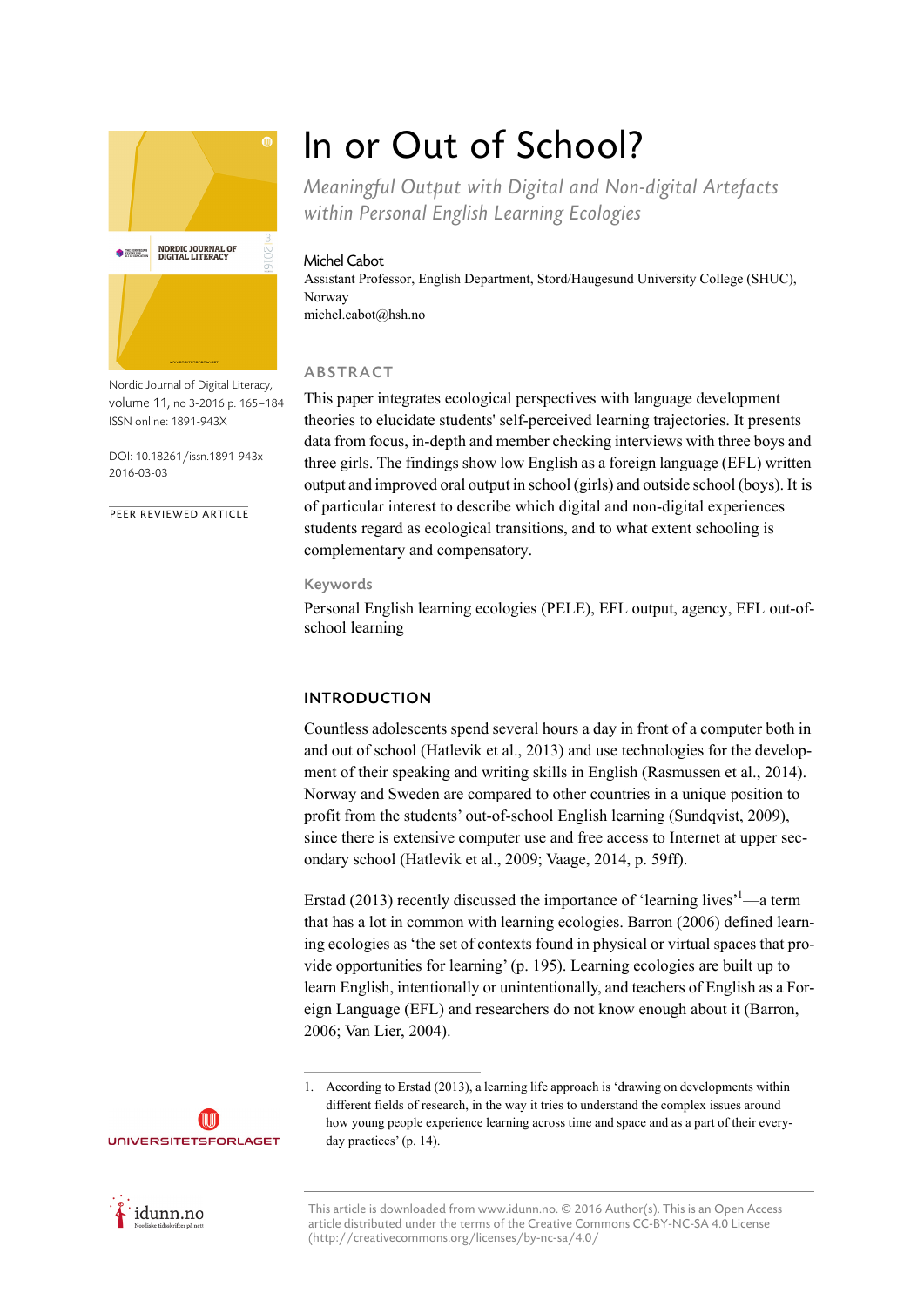The purpose of this study was to analyse opportunities for English learning through meaningful output in and out of school. Future possibilities for bridging in-school and out-of- school learning (Eshach, 2007) are not addressed in this article, as the mapping of digital and non-digital artefacts output remains a challenge for researchers (Blikstad-Balas, 2012). This study contributed modestly to the research project 'Learning in the 21st century' at Stord/Haugesund University College (SHUC), funded by the Norwegian Council of Research. Placed within a socio-cultural theoretical framework, this research integrates ecological perspectives with language development theories.

## A Review of Existing Research

Many studies have explored EFL output in school. Ellis and He (1999) studied the effects of modified output on vocabulary. Van Lier (1997) studied language learners' interactions and language use at and around computers in school, but his ecological approach mostly concerned both EFL input and output.

Few studies have specifically explored EFL output including out-of-school learning. Some exceptions are Sundqvist and Sylvén (2014), Sylvén and Sundqvist (2012), Sundqvist (2009), Pearson (2004), Sylvén (2004), Shehadeh (1999) and Pickard (1996). However, the problem is that some of these studies are either out of date as they preceded the digital uprising (Pickard, 1996; Shehadeh, 1999) or they did not assess both writing and speaking skills (Sylvén, 2004; Sundkvist, 2009). Sylvén (2004, p. 220) and Sundkvist (2009, p. 195) focused solely on speaking. Sundkvist (2009) found that extramural English (EE) activities 'which demand more active participation on the part of the learner (video games, the Internet, reading) are more beneficial to L2 acquisition than EE activities where learners usually remain fairly passive (music, TV, film)' (p. 205).

Furthermore, gender-based research on EFL output is surprisingly limited. According to Sundqvist (2009, p. 195), boys seem to be more sensitive to EE learning than girls. This is supported by other research studies, such as Uuskoski (2011, p. 48) and Willoughby (2008). Uuskoski (2011) found a strong relationship between boys engaging in computer-related EE activities and higher grades in EFL. Willoughby assessed 803 male and 788 female adolescents in a longitudinal study on Internet and computer game use at 9th/10th grade and 11th/12th grade. The results of this study revealed that more boys (80.3%) than girls (28.8%) reported gaming in both time periods.

# ECOLOGICAL TRANSITIONS IN PERSONAL ENGLISH LEARNING **ECOLOGIES**

When a student learns English, he 'creates' his own learning ecology with certain ecological transitions. In contrast to the approaches of Dabbagh and Kitsantas (2012), Dalsgaard (2011) and Martindale and Dowdy (2010) who

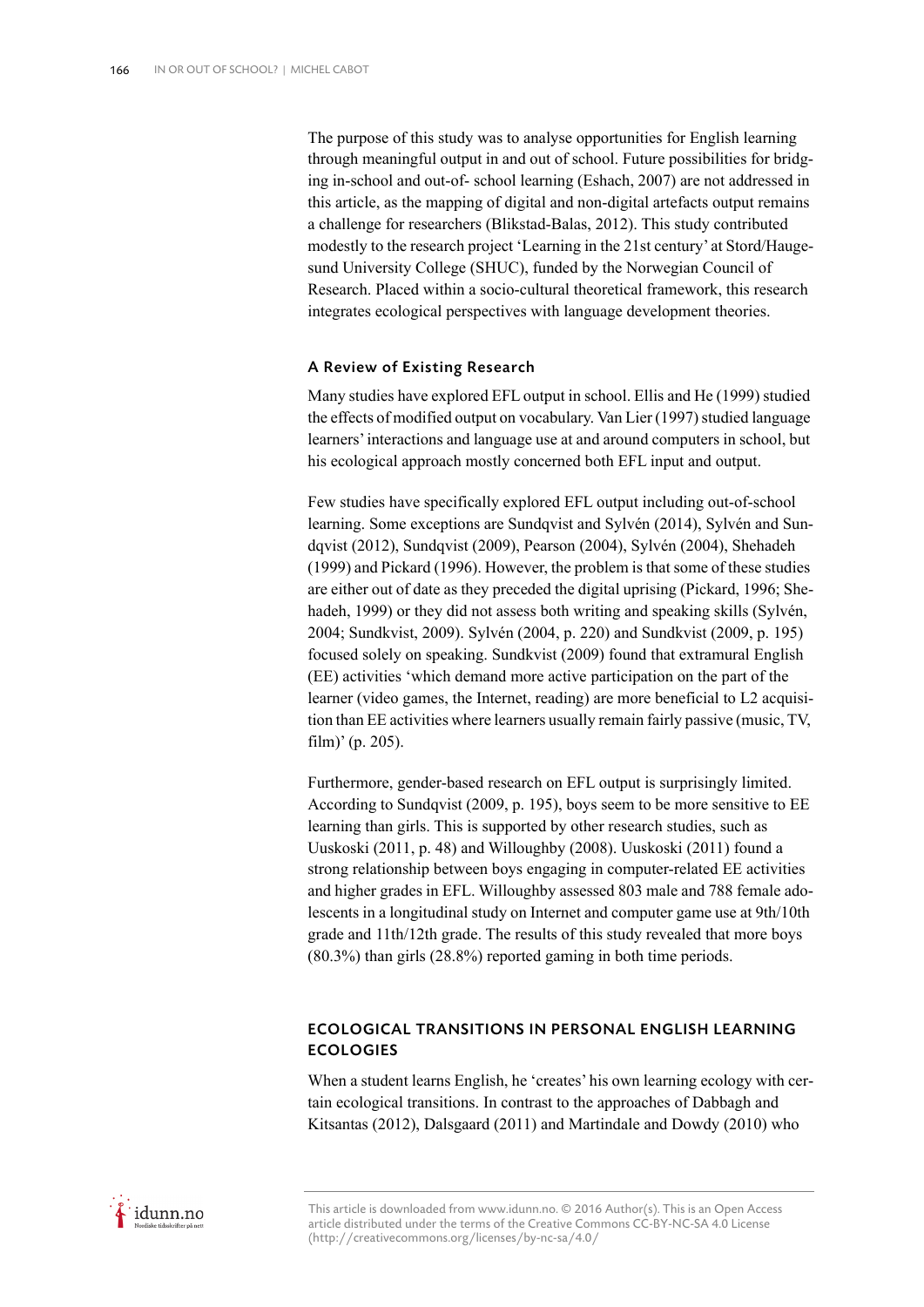discussed personal learning environments (PLE) or personal learning networks (PLN), the term personal English learning ecology (PELE) is used in the present paper to describe this phenomenon.

According to Bronfenbrenner (1979), 'an ecological transition occurs whenever a person's position in the ecological environment is altered as the result of change in role, setting, or both' (p. 26). He used this term for some crucial moments of a learner's trajectory, shifting his attention from one environment to another. Erstad (2014) uses notions such as 'learner in motion' (p. 9) to describe this phenomenon.

The level of participation within learning ecologies was of particular interest in this study because it helped us conduct an in-depth analysis of ecological transitions and separate the essential moments from the less essential ones. Theories on agency can be used to analyse such active participation. Agency is a multifaceted term. Greeno (2006) defines agency as 'learning to act authoritatively and accountably', like in some acts of moral courage, such as Rosa Parks who 'refused to move farther back in a bus' (p. 538). According to Kumpulainen et al. (2010), 'the will to act, to experience and to exist' or 'an identity that has been formed through participation' is called agency (p. 23). Pickering (1995) discussed conceptual agency in the context of Internet users treating the concepts, methods and information of the domain as resources and adapting or modifying the domain. Van Lier (2010) defined agency as 'movement, a change of state or direction, or even a lack of movement where movement is expected' (p. 4).

Emirbayer and Mische (1998) used temporal-relational contexts of agency in their so called 'chordal triad' (the *iterative* past, the *practical-evaluative* present and the *projective* future) (p. 970). In contrast to this approach, Biesta and Tedder (2006) called for a more ecological understanding, where 'people can only achieve agency in transaction with a particular situation' (p. 19).

Researchers either adopt a more structure-related (e.g. Biesta & Tedder, 2006) or agent-related approach to agency (e.g. Emirbayer & Mische, 1998; Greeno, 2006). The present study used both approaches to illustrate the importance of transactions between an agent and his learning ecology. Considering the plethora of digital and non-digital artefacts, the definitions of agency seemed useful for analysing possible links between the use of artefacts and the occurrence of really important ecological transitions. This study posited agentic moments as a particular subgroup of ecological transitions with a high level of participation. All ecological transitions—that is, agentic and less agentic moments can be analysed from a language development perspective where questions are asked on whether these meaningful output situations played an important role in the interviewees' language development.

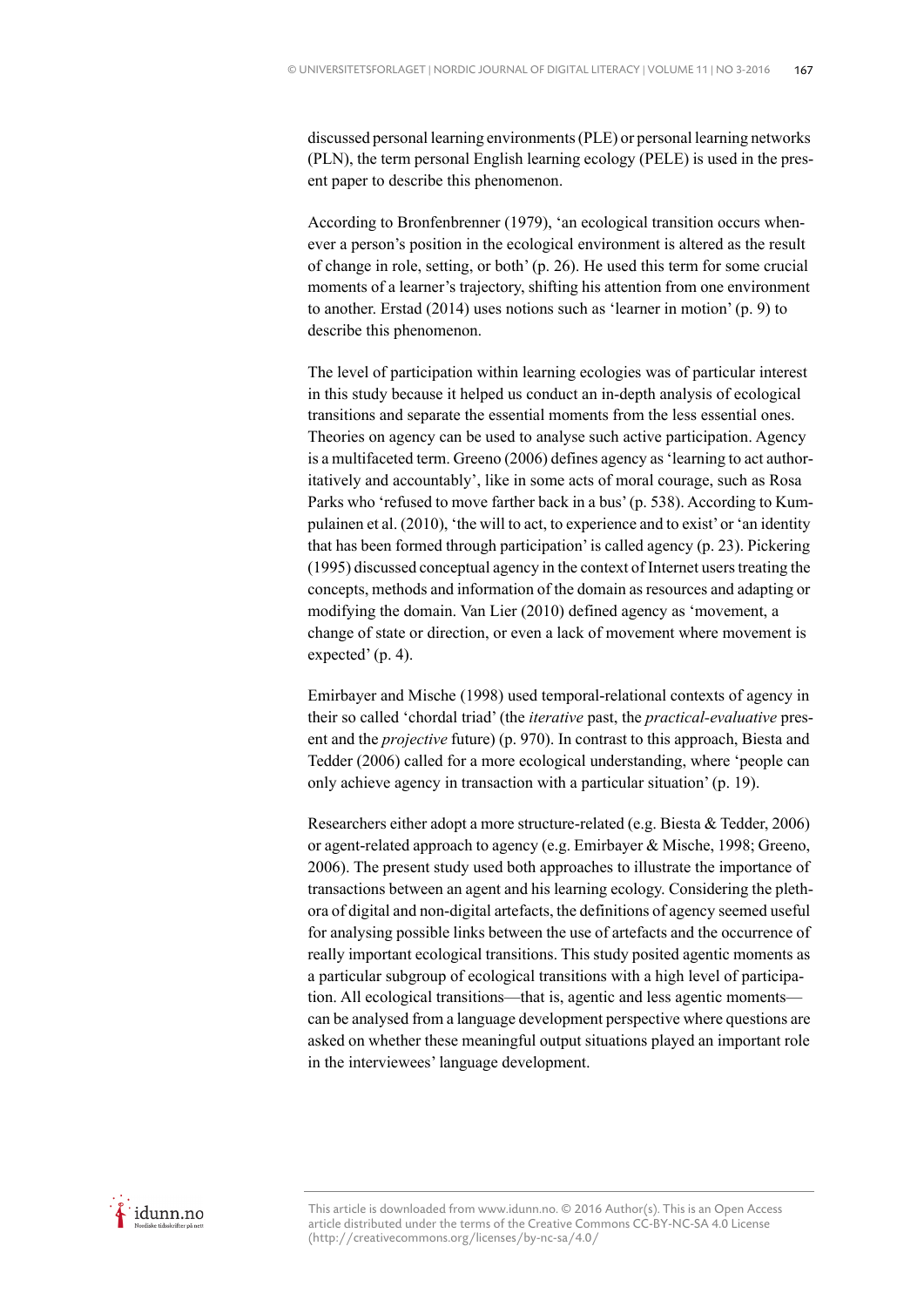# MEANINGFUL OUTPUT IN EFL AND LANGUAGE DEVELOPMENT **THEORIES**

Notions such as output and input or productive and receptive skills are preferred to the term 'literacy' in this paper. To improve their EFL teaching, teachers must specifically ask themselves how many and which skills are stimulated in their lessons. The term 'literacy' seems to be an umbrella term covering all four skills (speaking, writing, listening and reading) and makes an in depthanalysis at the micro-level more difficult.

According to Selinker (1972) and Corder (1982), the development of interlanguage presupposes communicative needs. If the learner experiences no needs, he will not learn English. The aim of this study was not to describe the latent structures of an interlanguage but to determine whether and how meaningfulness and experienced communicative needs could be beneficial for the interviewees' interlanguage. Meaningful output means a situation in which a communicative need is satisfied.

Language production provides the opportunity for meaningful practice. Swain (1985, 1993, 1995) distinguishes three functions of output: (1) noticing function, (2) testing and hypothesis formulation and (3) metalinguistic function. In the first function, English learners might encounter linguistic problems leading them to notice what they do not know or know only partially. In the second function of output, English learners are liable to test out new words or structures. Pica et al. (1989) found that transactional moves, such as clarification and confirmation requests, lead to postmodified output in over one-third of the learners' utterances, which contributes to second language acquisition. The third function of output refers to a reflective or cognitive process—that is, a negotiation over form, not only meaning, which might occur in collaborative dialogues.

From our point of view, the two research areas—learning ecologies on the one hand and language development theories in EFL on the other hand—seem to exist separately. The present study aimed to integrate more closely these two strands of theories and to contribute to a sharper research focus on possible links between meaningful output and digital and non-digital artefacts used within students' PELE in and outside of school. Van Lier (1997, 2004, 2010) successfully integrated ecological and linguistic perspectives, but his research did not center on out-of-school learning ecologies.

The main aim of the present study was to map learning ecologies and conduct a gender-based in-depth analysis of meaningful output. It is a sub-study of a three-dimensional study investigating the three following domains: (1) technology (digital vs non-digital artefacts, types of artefacts [Selwyn, 2008, p. 9] and agentic triggers [Gibson, 1979; Salomon & Perkins, 2005, p. 84]); (2) pedagogy (asymmetrical and symmetrical interactions within zones of proximal development [Cowie & van der Aalsvort, 2000; Fernández, Wegerif, Mercer,

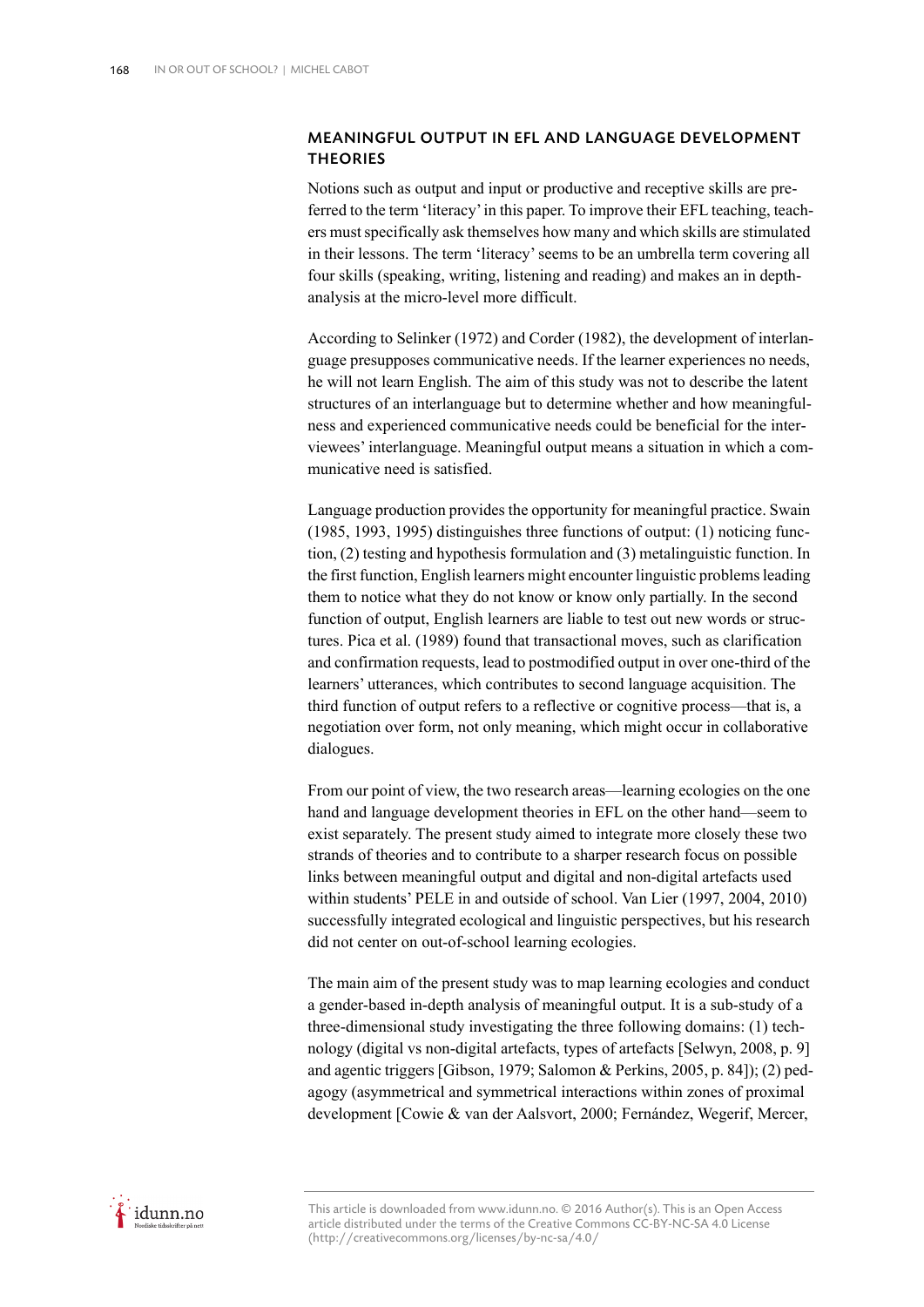& Drummond, 2001; Littleton & Light, 1999; Vygotsky, 1978, 1986); and (3) content (the output hypothesis [Swain, 1985, 1993, 1995]).<sup>2</sup>

This study only considered the above-mentioned third domain, the content framework. The content itself was not interesting; what mattered was how the students acquired new content knowledge and, in particular, to what extent the chosen learning ecologies enabled the students to progress in their development of productive skills.

The main research question was as follows: What role does meaningful output play in male and female students' self-perceived PELE in the past, present and future? To answer this question, the study addressed the two following subquestions: Which artefacts are used to develop writing and speaking? Is speaking or writing predominant in or out of school?

#### DESIGN AND METHODS

## Interviewees and Ethical Considerations

Following a qualitative approach, three female and three male first grade students attending an upper secondary school in Western Norway were interviewed. One group interview, 6 in-depth interviews approximately 45 minutes in duration and 6 short interviews lasting approximately 15 minutes were carried out. Pseudonyms were used to guarantee the interviewees' anonymity (Ken, Ned and Tim for the boys and Claire, Faith and Grace for the girls).

## Semi-structured Interview Guide

The interviews had a semi-structured format. The interview guide comprised questions which could be regrouped into two different approaches: (1) inschool, out-of-school and semiformal learning and (2) written versus oral productive skills. These approaches were analysed in different temporal dimensions: English learning in the past, present and future. Some open questions were used several times in the first, the second and especially the third phase of the study. The semi-structured interviews enabled the iterative and systematic gathering of data from an emic perspective (Galletta, 2013; Kvale & Brinkmann, 2009; Wengraf 2001).

#### Phases of the Study and Interviews

Three different phases were distinguished: The first phase consisted of *explorative* focus-group interviews allowing all interviewees to talk freely. The main focus was on *where* the interviewees had learnt English (in or out of school; cf. second research sub-question). Assuming that beliefs are socially constructed,



<sup>2.</sup> These three research areas were derived from Mishra and Koehler's (2008) Technological Pedagogical Content Knowledge (TPACK) framework.

This article is downloaded from www.idunn.no. © 2016 Author(s). This is an Open Access article distributed under the terms of the Creative Commons CC-BY-NC-SA 4.0 License (http://creativecommons.org/licenses/by-nc-sa/4.0/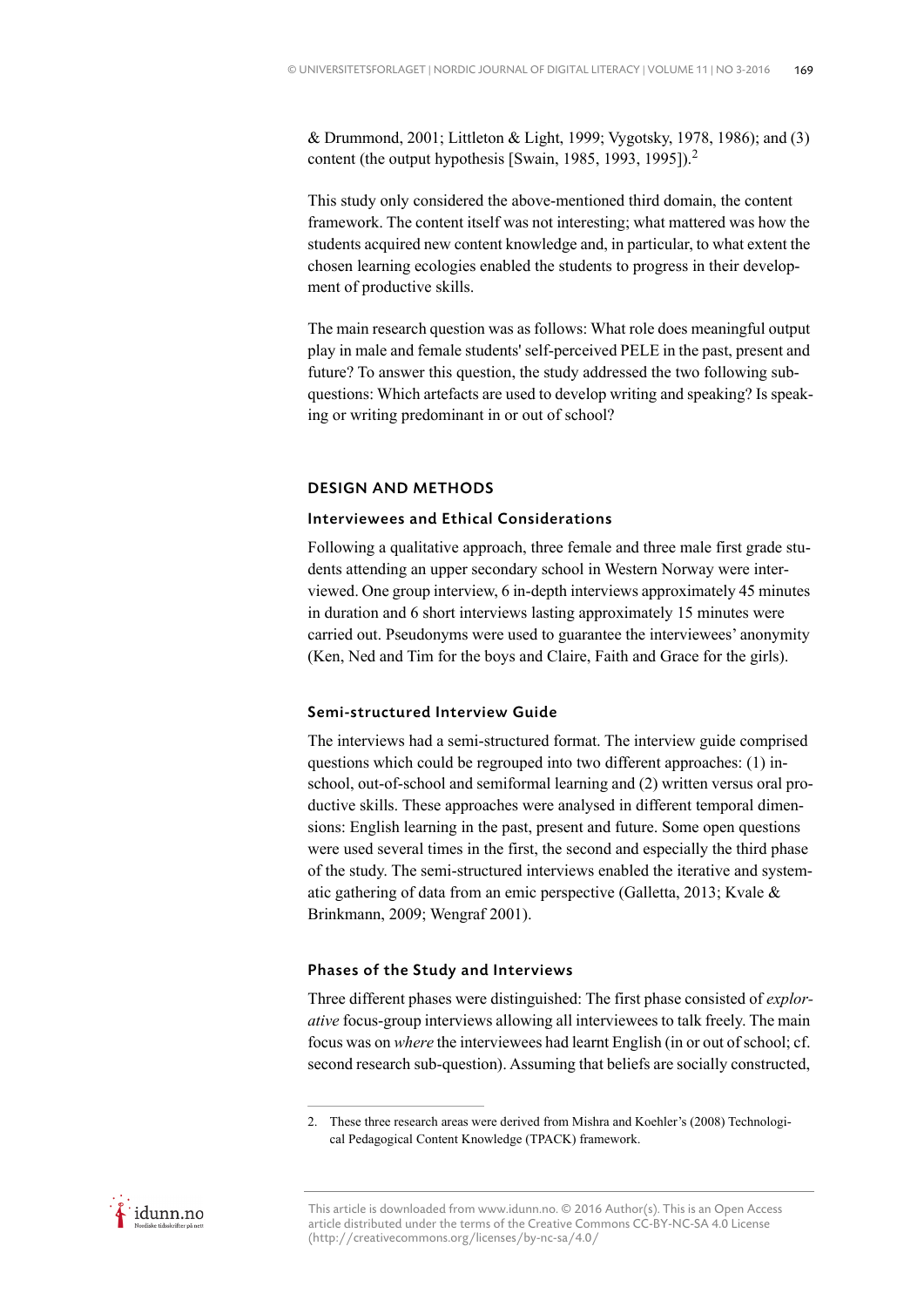focus-group interviews were advisable because the students could 'listen to others' opinions and understandings in forming their own' (Marshall & Rossman, 2011, p. 149). In the second phase, more *analytical* in-depth interviews were carried out, providing the opportunity for the individual interviewees to talk more specifically about *how* and *why* they had used all digital and non-digital contexts to improve their English. We were highly commended for using face-to-face (FtF) interviews to gain insight into the interviewees' PELE and get detailed answers to our research questions, especially to our first research sub-question aimed at mapping artefacts used to develop writing and speaking skills (Nagy Hesse-Biber & Leavy, 2011, p. 95). In the third and *conclusive* phase, shorter in-depth interviews were carried out with the same interviewees six months later. The purpose of these interviews was to confirm findings and add some missing information (Carlson, 2010, 1105; Stanley, 2015, 31). Illustrations of their own learning trajectories and radiographic representations of their learning ecologies were presented to all interviewees. The latter representations (cf. Figures 1 and 2) were similar to an X-ray photo, which gave the interviewees a straightforward summary of their ecological transitions and agentic moments on one learning trajectory viewed in a temporal and locational perspective.

## Analysis

We used different coding procedures to analyse the data material, especially open and axial coding (Corbin & Strauss, 2015). The codes 'ICT-related' and 'non-ICT related' were open or descriptive because they objectively summarised the findings without explaining or interpreting the data. Open coding was used more in the first explorative phase of the study (the focus interviews), whilst coding became more axial, explanatory and interpretative in the second analytical phase (FtF interviews) and the third conclusive phase (member checking). The code 'interactionally modified output' was used, for example, to explain more precisely certain output situations. Explanatory coding is used to explain, and not only describe, certain findings, and interpretative coding shows the researcher's interpretation based on the transcriptions. The codes 'agency' or 'ecological transitions' were our interpretation of the second analytical and the third conclusive phase of the study. This was especially the case when ecological transitions were 'clustered' (Marshall & Rossman, 2011, p. 215), that is, compared to other ecological transitions and highlighted in red as agentic moments in our radiographic illustrations of the learning ecologies (cf. Figures 1 and 2). Thus, the third conclusive phase (member checking) was crucial because we discussed the importance of ecological transitions with the interviewees, which helped us classify them into more or less agentic moments.

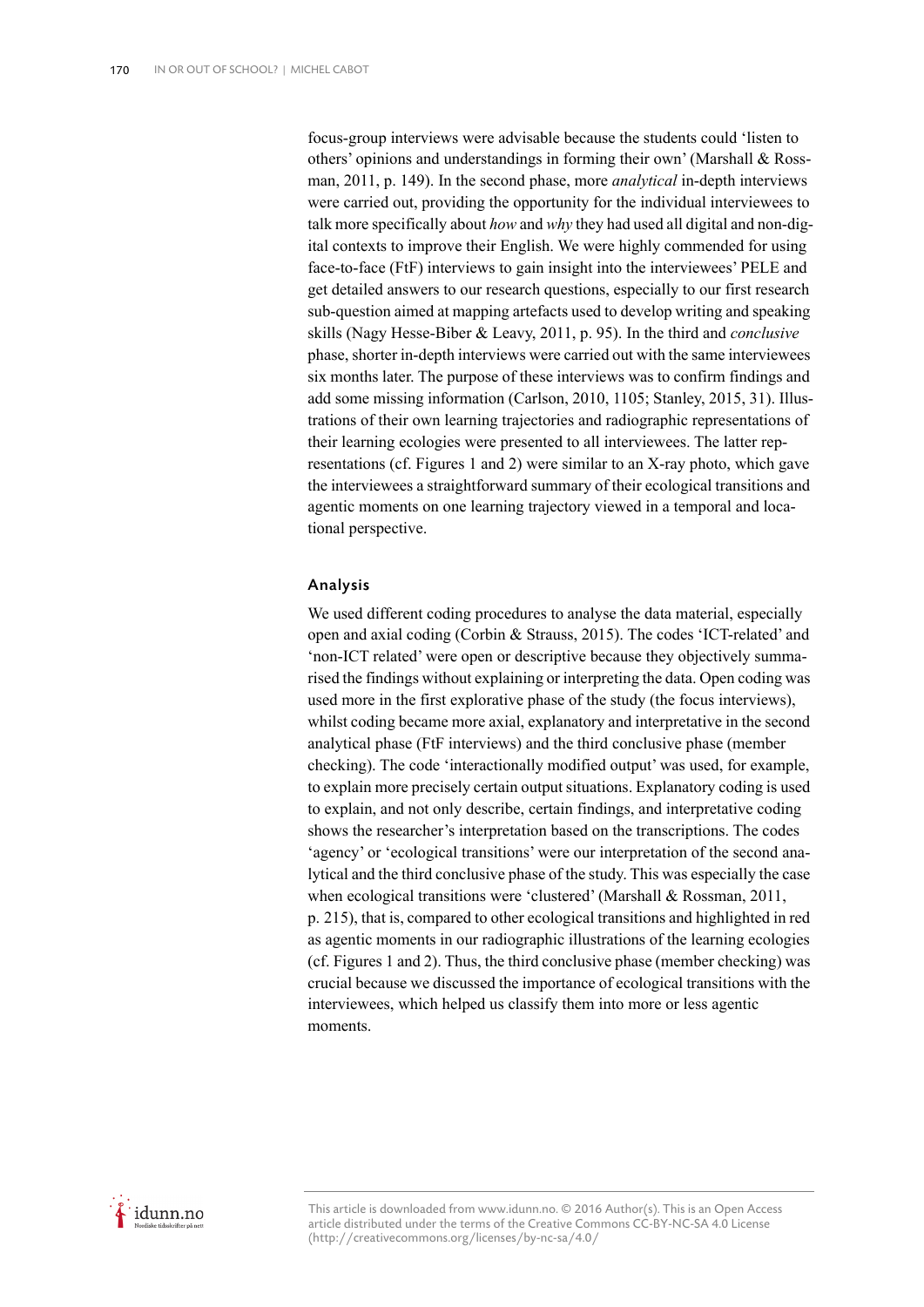# SELF-PERCEIVED MEANINGFUL OUTPUT WITH DIGITAL AND NON-DIGITAL ARTEFACTS

Regarding the first sub-question, the male and female students reported in the FtF interviews on different non-digital and digital artefacts which were used to produce meaningful written and oral output in English.

Claire's English teacher used non-digital artefacts, such as songs. Claire specifically remembered having to sing the song 'Bloody Sunday' in English class. Tim remembered having to sing 'Time of Your Life' in English class. When asked to reflect on how songs were used in English class, Ned answered:

Sometimes, the teacher would ask us to sing a song in English. I got once the text from my teacher, but I ignored it. The teacher asked me why I did not read the lyrics at the same time. He was completely amazed that I could sing the whole song by heart without any mispronunciation.

Interesting artefacts used much more often in elementary school than in secondary school are vocabulary tests, which all female students mentioned several times. When required to reflect on the particular reasons for remembering vocabulary tests, Faith commented thus:

Interviewer: Why do you remember vocabulary tests? Wasn't it sometimes awful to have vocabulary tests at school?

Faith: Precisely. That is why I remember them best… Because when we finally managed to do well and to get them all right, we were incredibly proud. It gave us a real sense of accomplishment.

Ken and Ned mentioned grammar exercises as non-digital artefacts which were somehow decisive for their language development. Ned remembered a grammar exercise on the indefinite articles *a* and *an,* which he had to do at home with help from his mother. Ken even remembered a grammar lesson where the students had to conjugate the verb *to be* on the blackboard.

All interviewees mentioned past learning situations in which digital artefacts were not involved. Ned pinpointed the development of oral output in the following example:

When I was nine years old and I was bored in Spain, my mother wanted me to ask my cousin whether she would fancy watching the waves in the sea. And I did not remember how to say 'waves' in English. 'Do you want to come down and watch the ?' 'The what', she asked. And I had to draw a wave with my hand. 'The waves?' she asked. 'Yes, the waves', I answered.

Faith also qualified mainly non-digitally process-oriented writing (her teacher wrote his comments with a pen on printed essays composed in Word) as ben-

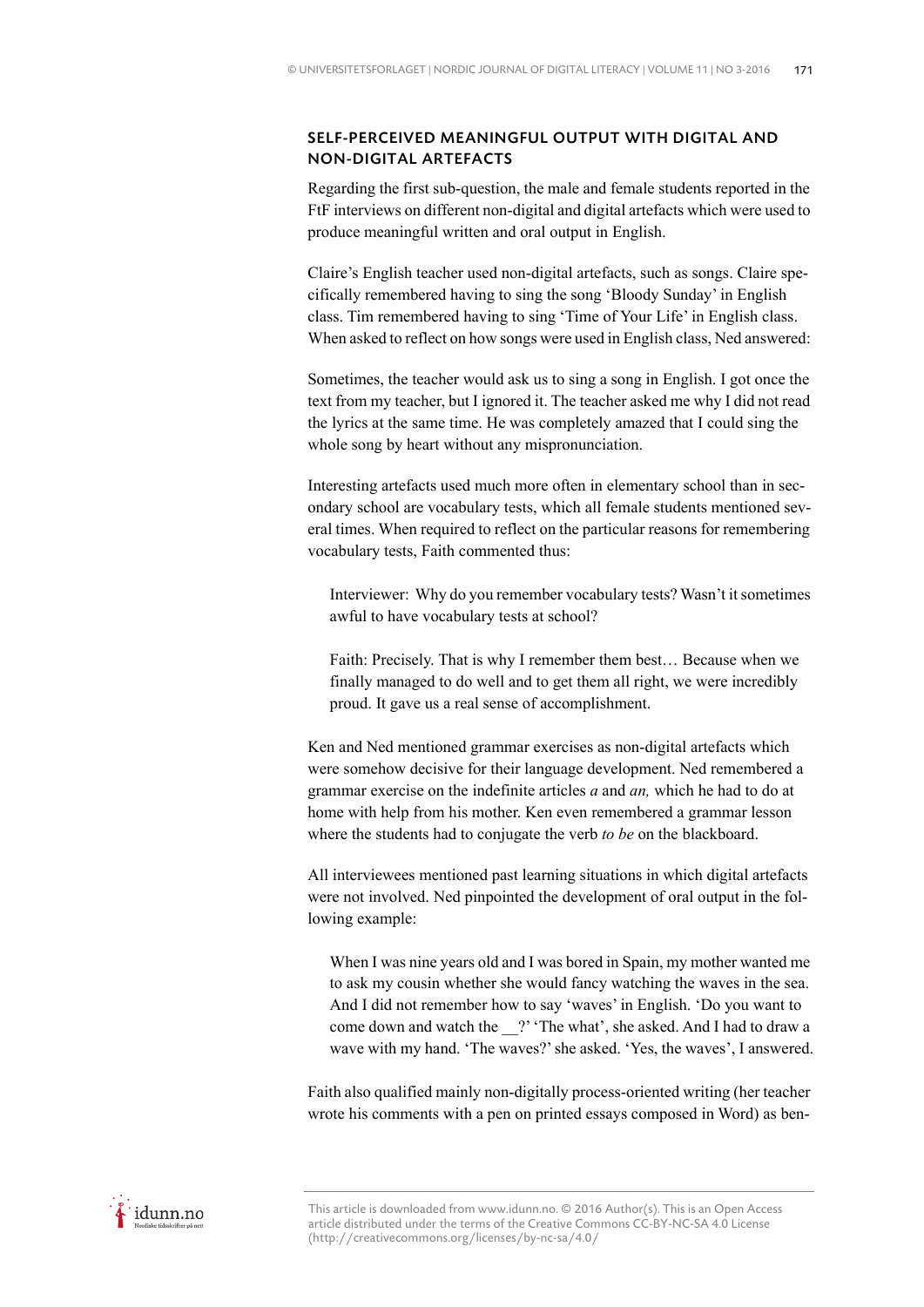eficial for her English learning, and she hoped that her English teacher would use the same method in the future.

In sum, the study revealed several non-digital artefacts, such as grammar exercises remembered by the boys and vocabulary tests which gave the girls a real sense of accomplishment.

Regarding digital artefacts, real-strategy games, such as Minecraft, Call of Duty or League of Legends, were now used by the male interviewees to produce English oral output. The girls used social media such as Facebook and Instagram, often, but their use of written English was restricted to hashtags on Instagram and the Facebook group created by their English teacher. In this group, all the members had to ask and answer questions in English. In addition to Facebook and Instagram, Faith was the only girl who used Twitter, where all hashtags were in English. She gave us the following reasons for using Instagram and Twitter:

It has become a new trend. You get more responses on Instagram because only the pictures are important. On Facebook, there are too many other things. (…) Actually, I often get answers in English. Now, even on Twitter.

All interviewees used Itslearning (ITL) for handing in most homework. Faith wanted to use ITL for process-oriented writing in the future. The male students emphasised the learning output from Kahoot quizzes played in class every Friday when they had to discuss the right answers in groups. They believed that using this digital artefact will lead to a future learning outcome. Ned was the only student to use expressive artefacts, such as writing a wiki or commenting on a blog. All three boys told us in the FtF interviews and in the short interviews six months later that they were mostly influenced by playful artefacts outside of school and that they wanted to use them in the future (e.g. League of Legends, Call of Duty). Ken reported and confirmed in the member check interview that using a specific gaming site made him improve his oral English considerably. He noted the following:

It was something that just happened when I suddenly felt that I want to become a better gamer now … And so I was … It was the site major-gaming.com3 . Suddenly, my English improved considerably.

Ned remembered having played League of Legends for the first time. He was at level one and his friend Matthias, who spoke better English than him, was at the highest level. When they started playing in a gaming community, they were placed with people at a level between him and Matthias. Ned often had difficulties making himself understood, and the other gamers told him that he was a poor player and should stop playing. Ned confirmed in the member



<sup>3.</sup> The domain is now for sale, but was used by the interviewee in the past.

This article is downloaded from www.idunn.no. © 2016 Author(s). This is an Open Access article distributed under the terms of the Creative Commons CC-BY-NC-SA 4.0 License (http://creativecommons.org/licenses/by-nc-sa/4.0/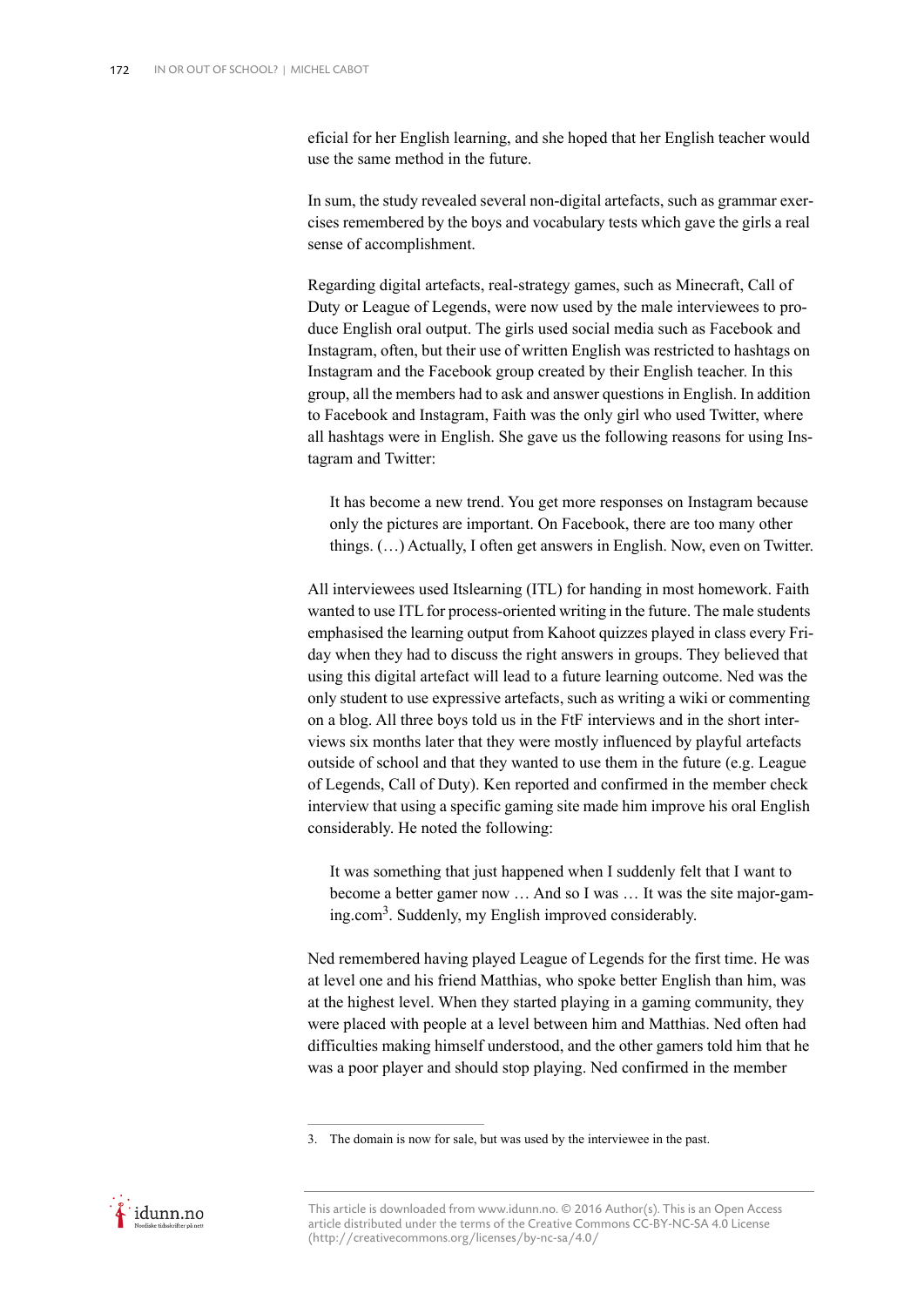check interview that the stress provoked by these negative comments pushed him to improve his oral English.

Often, the interviewees linked improving oral skills to the occurrence of communication problems, which were prior to a real sense of accomplishment and learning. All male students had experienced communication problems out of school. Ken said that he had learnt a lot when he had problems making himself understood while gaming. When required to reflect on communication problems, he commented as follows:

Some communication problems occurred… Just because… I have mostly learnt American English. When they speak, they understand British English better... And in addition to that, there are many words which are completely different, and you do not understand them at all… Then it becomes odd sometimes when we talk about two completely different things.

The findings related to the first sub-question of this study indicate that learning ecologies were created in the past with digital (e.g. Facebook, Instagram, Twitter, Call of Duty, League of Legends, Minecraft) and non-digital (e.g. vocabulary tests, blackboard, homework) artefacts, whilst the present and the future are or will predominantly be influenced by digital artefacts (e.g. Kahoot quizzes in groups, ITL, Facebook, Instagram, Twitter, Call of Duty, League of Legends).

## SELF-PERCEIVED MEANINGFUL OUTPUT IN AND OUT OF SCHOOL

Concerning the second sub-question, all interviewees stated that writing was mostly initiated by the teacher and was going to be predominant in school. Grace and Faith developed some writing skills outside of school using hashtags on Instagram. Further, in the Facebook group created by their English teacher, all students wrote English in semiformal and out-of-school contexts. Ken could not remember having written e-mails to his friends. In out-of-school contexts, he only remembered the following situation:

The only thing I remember was that I had to send … I don't remember exactly … I had to send… I think, I lost my password or username and I had to send a mail in English to get a new one… to ask and regain access to my gaming community.

Ned sometimes wrote e-mails to his British grandfather. He gave us the following reasons for the predominance of written skills in school:

I think written skills are developed mostly at school because it is too difficult at home. At school, we have to hand in essays to the teacher. He can evaluate your text and you can get a 'well done'.

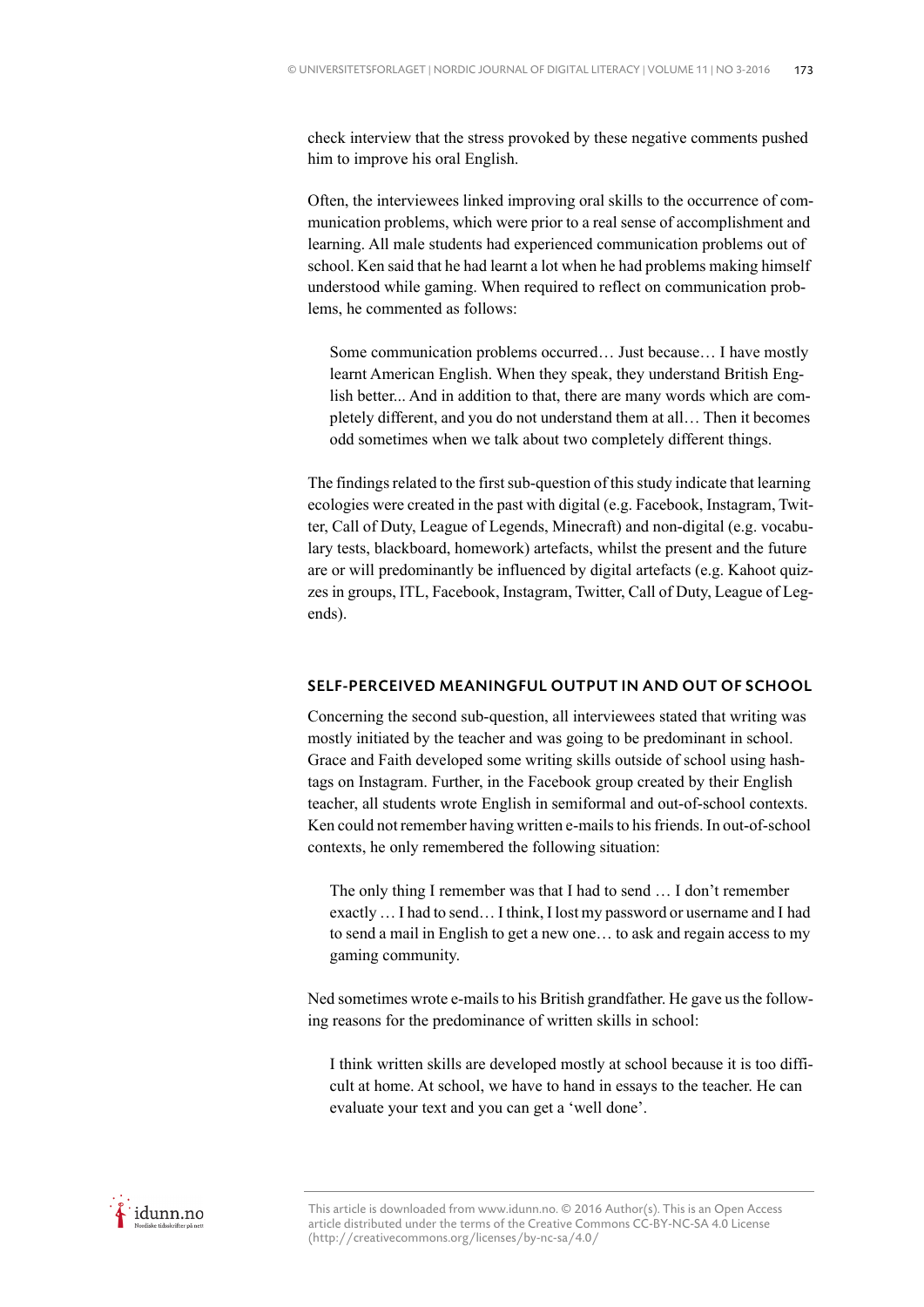Written skills were predominant in school and in semiformal contexts because there was a greater need for them, and the interviewees perceived evaluation as positive.

Regarding the second sub-question, all male students reported developing their oral proficiency predominantly through gaming at home, and they believed that gaming would also be important for their future language development. Tim reported having developed his oral skills mostly in recent years, especially by speaking via Skype outside of school.

Ned remembered learning the word 'door' with the help of his grandfather, who had visited him and asked him to open the door when arriving at Ned's home:

I remember when I learnt the word 'door' in English because my grandpa from England said, 'You can open the door'. And I asked, 'Door? What's that?' And he pointed at it. And I said, 'Oh dør [Norwegian word for door]!' He pointed again at the door and answered, 'No, door in English!' And I said, 'Oh, it is called door in English'.

The interviewees talked in English about rules and vocabulary in school, but not out of school. Faith's teacher taught the class the different pronunciations of the spelling 'ea'—that is, the diphthongs /eə/ and /ɪə/. This issue emerged in a communication problem that Faith had with her teacher:

She [the teacher] understood what I meant, but she laughed a little bit at me when I was supposed to say 'beard' in English and I didn't manage to pronounce it correctly and confused 'bear' and 'beard'.

In contrast to the boys, all three girls confirmed that they spoke much more English at school than at home. Grace emphasised her English teacher's role when it came to feedback: 'When I use the wrong words or something like that, it mostly happens in English class.'

## DISCUSSION: ECOLOGICAL TRANSITIONS AND AGENTIC MOMENTS

Ken's new habit of suddenly using  $\frac{http://major-gaming.com}{http://major-gaming.com}$  may be considered an important ecological transition or even an agentic moment in his English 'digital learning life' (Erstad, 2013, p. 14)—a particular subgroup of ecological transitions. He believed that the repetitive use of this artefact in the past had improved his English output (*iterative past*), that his English was now really good (*practical-evaluative present*) and that he could improve it by further gaming (*projective future*) (Emirbayer & Mische, 1998). This case exemplifies agency instigated by a digital artefact. This phenomenon may also be considered an important ecological transition because Ken's position in his



<sup>4.</sup> The domain is now for sale, but was used by the interviewee in the past.

This article is downloaded from www.idunn.no. © 2016 Author(s). This is an Open Access article distributed under the terms of the Creative Commons CC-BY-NC-SA 4.0 License (http://creativecommons.org/licenses/by-nc-sa/4.0/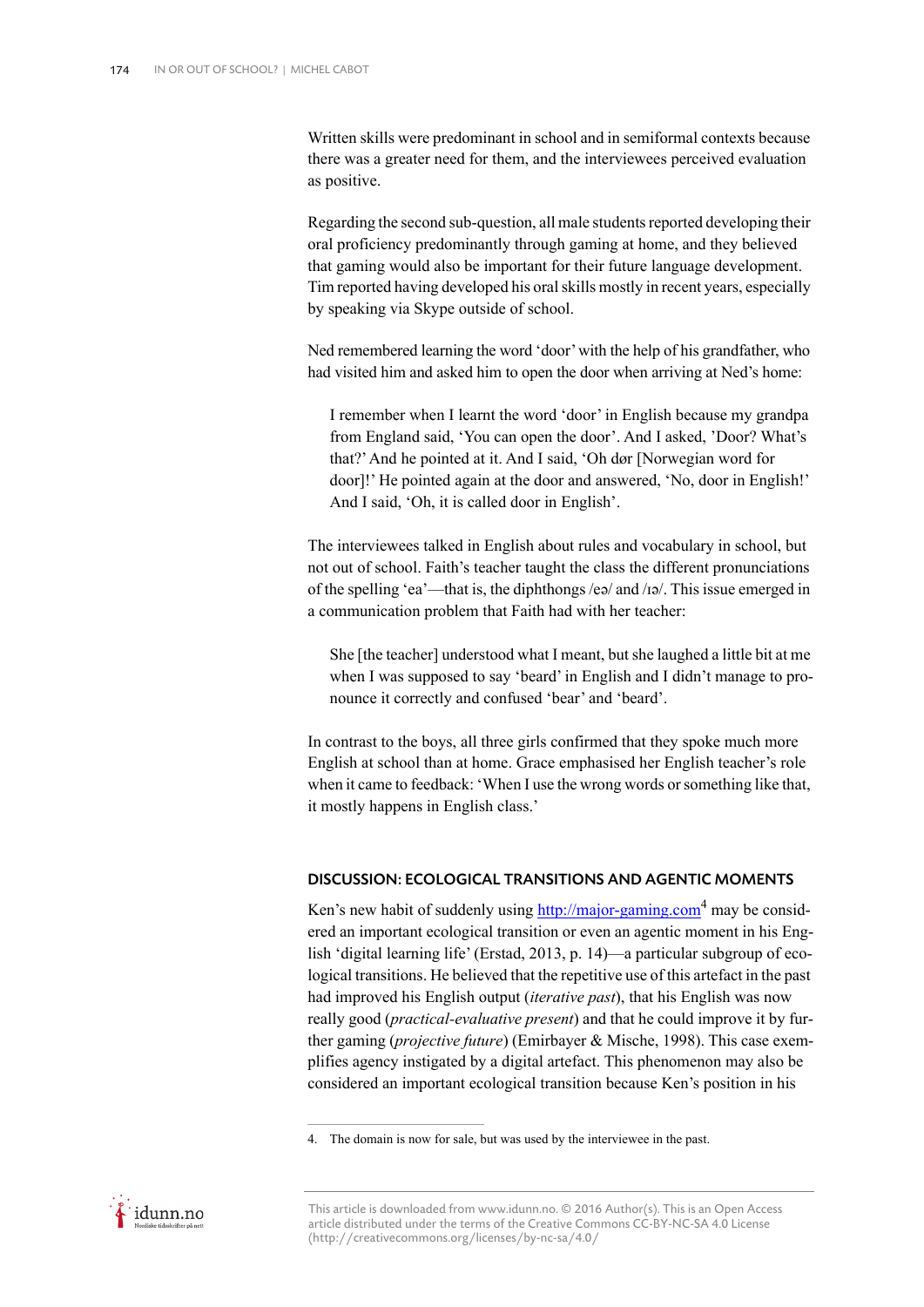ecological environment was 'altered as the result of a change in role, setting or both' (Bronfenbrenner, 1979, p. 26). His will to 'act, to experience and to exist' or his 'identity that has been formed through participation' in his peer community can be called agency (Kumpulainen et al., 2010, p. 23).

Regarding other ecological transitions within learning ecologies, the most interesting cases are Ned and Faith. The following radiographic representation highlights Ned's ecological transitions and agentic moments.



Figure 1: Ned's ecological transitions

Regarding Ned's challenges due to level differences in gaming and speaking English, we may talk of agency as authoritative action (Greeno, 2006). Ned did something that he had not been taught explicitly to do—namely, improve his English. He became his own agent for change and achieved agency. Biesta and Tedder's (2006, pp. 18, 22) more ecological approach can also be seen here, as Ned 'achieved' agency by means of this specific and particular situation. It was the context that 'engaged' with Ned and made him improve his English. This essential moment in Ned's learning life history was confirmed in the member check interview and is highlighted in red in Figure 1 above because the level of agency may be considered superior to other ecological transitions.

The following representation of Faith's learning ecology facilitates the interpretation of her ecological transitions and agentic moments.

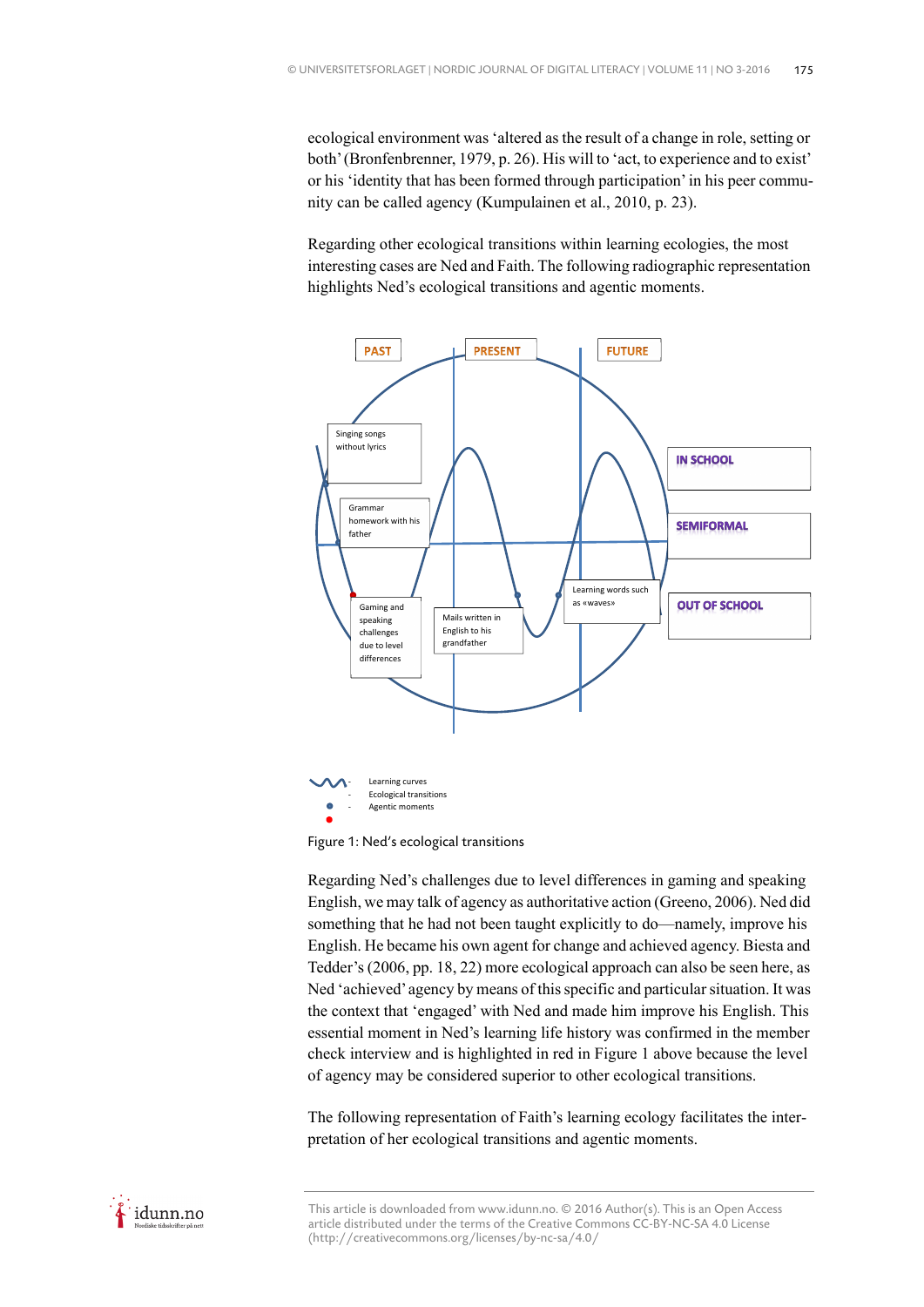

Figure 2: Faith's ecological transitions

In the case of Faith, we see an important ecological transition when she compares the past with the future in the case of non-digital versus digital processoriented writing. The teacher used to write comments in pen on the printout of the students' essays composed in Word. Faith thought that she would learn English more efficiently with ITL in the future.

Notwithstanding, the change and spread of social media habits, namely the use of Twitter in addition to Facebook and Instagram, is deemed more essential than ITL in Faith's learning trajectory because she has formed her identity more through participating in the former (Kumpulainen et al., 2010, p. 23). Thus, we may perceive an agentic moment in Faith's PELE.

All the male and female interviewees asked and answered questions in English because their English teacher had introduced this rule in the Facebook group. In this case, we could talk about conceptual agency. Pickering (1995) introduced this notion to describe cases in which Internet users adapt or modify the domain and treat the concepts, methods and information of the domain as resources. The interviewees adapted and modified the concepts and methods of Facebook by spontaneously asking and answering questions in English and not in Norwegian.

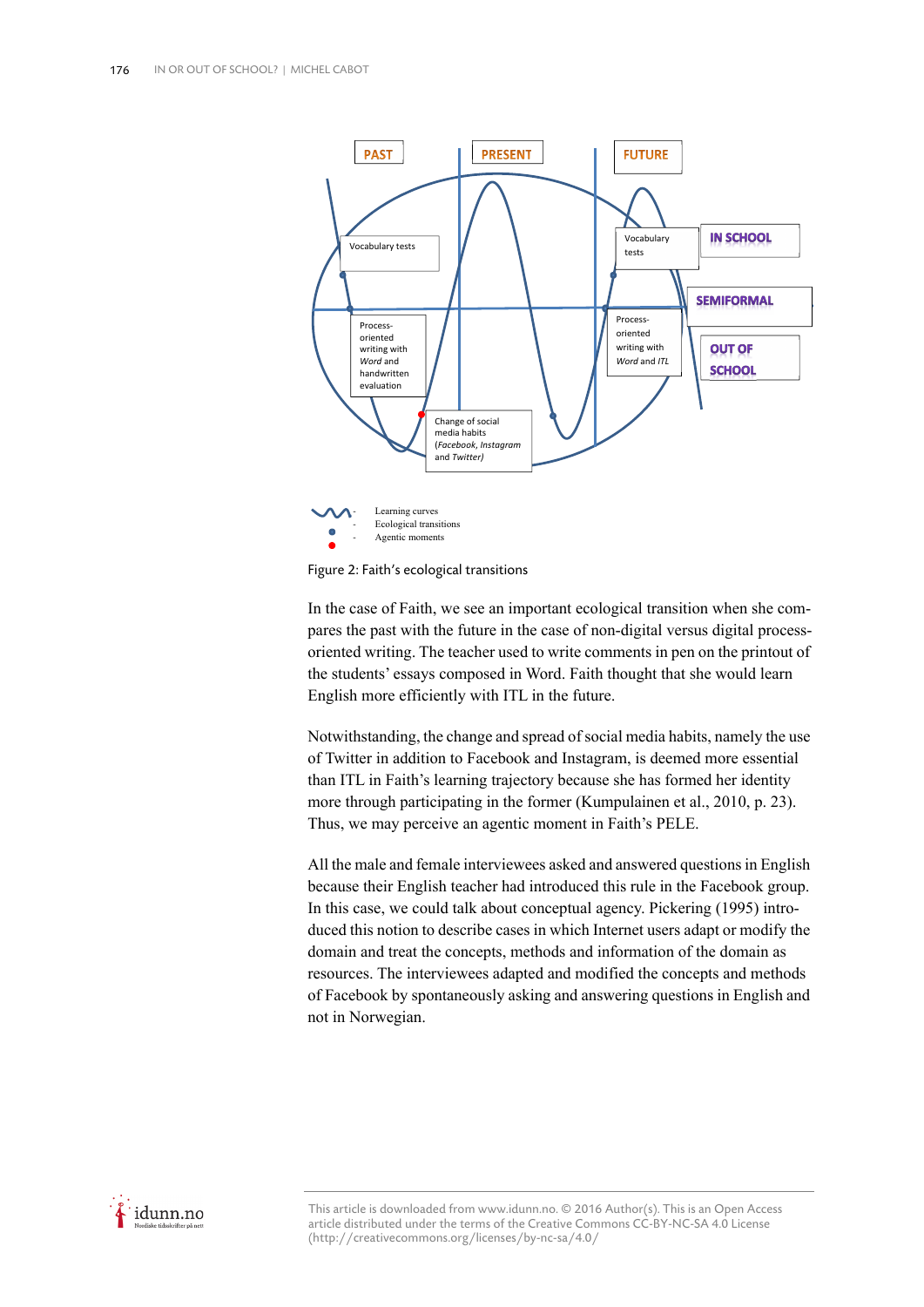# DISCUSSION: MEANINGFUL OUTPUT AND LANGUAGE DEVELOPMENT THEORIES

This study shows that writing was rather infrequent outside of school, while speaking was frequent in the case of the boys' out-of-school learning. According to Swain (1995), there are good opportunities for output when the learner is compelled to relay messages clearly and explicitly (p. 128). This 'pushed output' is beneficial for language acquisition. It is worth mentioning that Swain's theory on 'pushed output' correlates with theories on interlanguages' communicative needs (Selinker, 1972; Corder, 1978, 1982).

Faith confusing the words 'bear' and 'beard' was a case of communicative need. At the same time, we may discuss Faith's noticing function, the hypothesis testing and eventually the metalinguistic function of output in class with her teacher (Swain, 1995, p. 128). The hypothesis testing of output can also be seen in the situation in which Tim tested his English pronunciation of a song in front of the teacher without lyrics.

Our findings suggest that for the female students, the testing of words and the subsequent metalinguistic function of output predominantly occurred in school and not at home. Since Swain's (1995) metalinguistic function of output mostly occurred in school, the function of in-school learning in relation to outof-school learning may be viewed as compensatory.

Ned also mentioned how he had learnt the English word 'waves'. He had to mime the word and his cousin helped him find the right English word. In compliance with Pica's et al. (1989) notion of postmodified output and Swain's (1995) first function of output, we might note a case of confirmation check or clarification as an interactional move and a 'noticing the gap' function of output here. The interaction with his cousin, who modified his non-verbal output, enabled Ned to learn the word 'waves'.

All three male students noticed communication problems in several situations on Skype, especially with other gamers who were not native English speakers or used British English instead of American English. The noticing function and the hypothesis testing could be deemed relatively high in their out-of-school learning. However, the metalinguistic function of output played a minor role outside of school. The hypothesis formulation and the testing of words were not followed by a metalinguistic phase, since everything occurs quickly during gaming. The metalinguistic function seemed to be part and parcel of in-school learning for all interviewees. The interviewees reported discussing vocabulary and grammar regularly in school. They never talked about this with other gamers or social media users.

One major finding of this study is linked to the absence of the metalinguistic function of output in out-of-school situations. Tim provided a good example: Sentences such as 'You have to come at me' could easily be misunderstood and confused with sentences like 'You have to come after me'. We could say that



This article is downloaded from www.idunn.no. © 2016 Author(s). This is an Open Access article distributed under the terms of the Creative Commons CC-BY-NC-SA 4.0 License (http://creativecommons.org/licenses/by-nc-sa/4.0/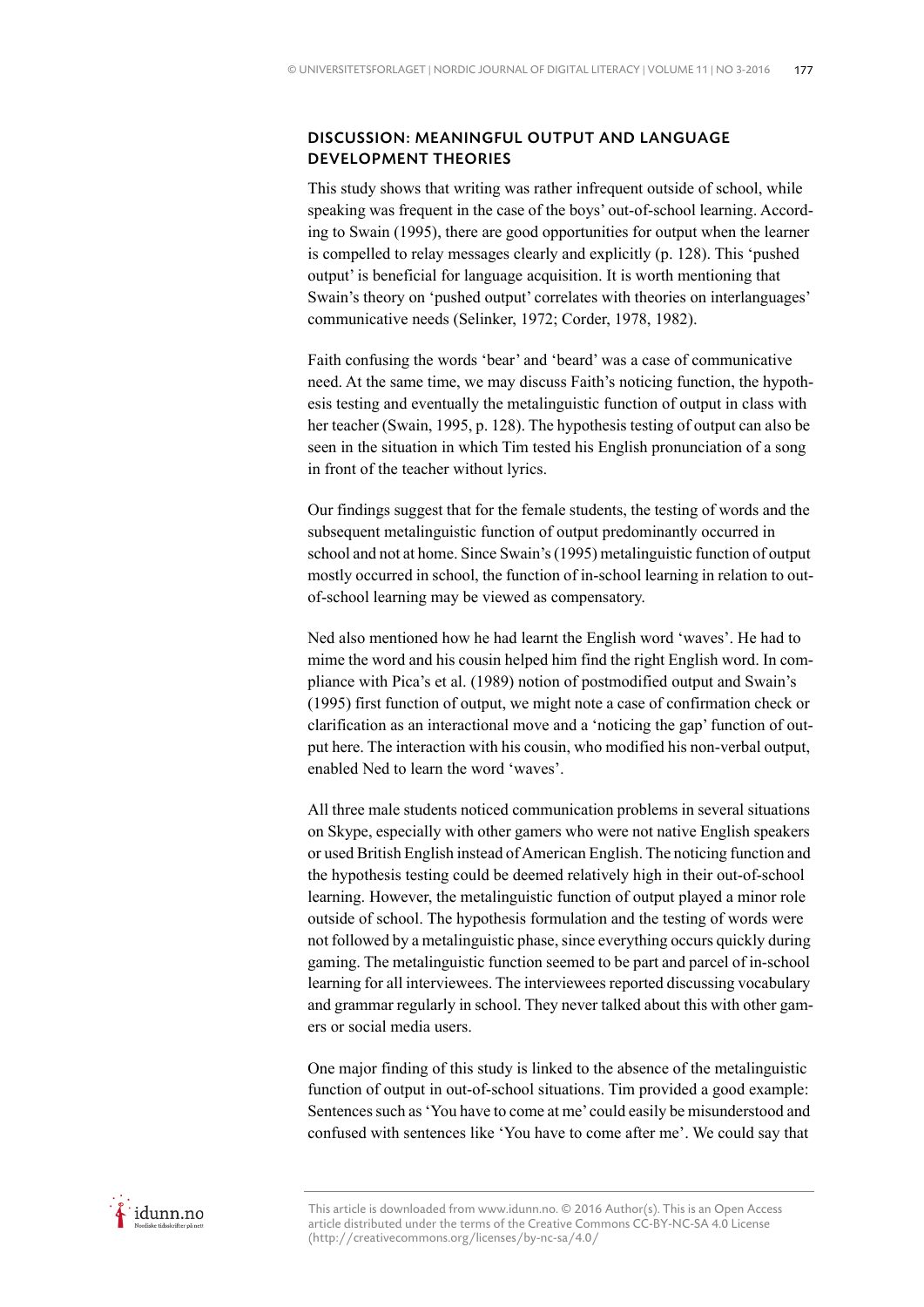the testing phase was not followed by a metalinguistic phase in which an English teacher could have told Tim that the phrase 'to come at me' is a popular, but incorrect way of speaking English. In-school learning may have an important and compensatory function here. The following figure illustrates our main findings on oral output in relation to Swain's output hypothesis (1985):



Figure 3: Male and female self-perceived oral output in and out of school

All three girls confirmed that they mostly spoke English in school and not at home. This could mean that all three functions of output were mostly present in school and not necessarily outside of school. In the case of the male students, the first and second functions of output occurred outside of school. Only the third stage, the metalinguistic function, was missing. The boys seemed to have an advantage in out-of-school learning because they experienced 'pushed' output situations and could test out new words more frequently. This paper advocates that meaningful output presupposes the occurrence of communicative needs, and this plays an important role in the development of interlanguages (Selinker, 1972, Corder, 1982). One example was given by Ned, who had not understood the word 'door' in English and had to ask for clarification (Pica et al., 1989). If the learner experiences no needs, he will not learn English. Based on these findings, for all students, the role of in-school learning was important for the metalinguistic function, whereas the in-school learning was particularly important for the noticing function and testing/hypothesis formulation among the female students.



The following figure illustrates our main findings in relation to written output:

Figure 4: Male and female self-perceived written output in and out of school

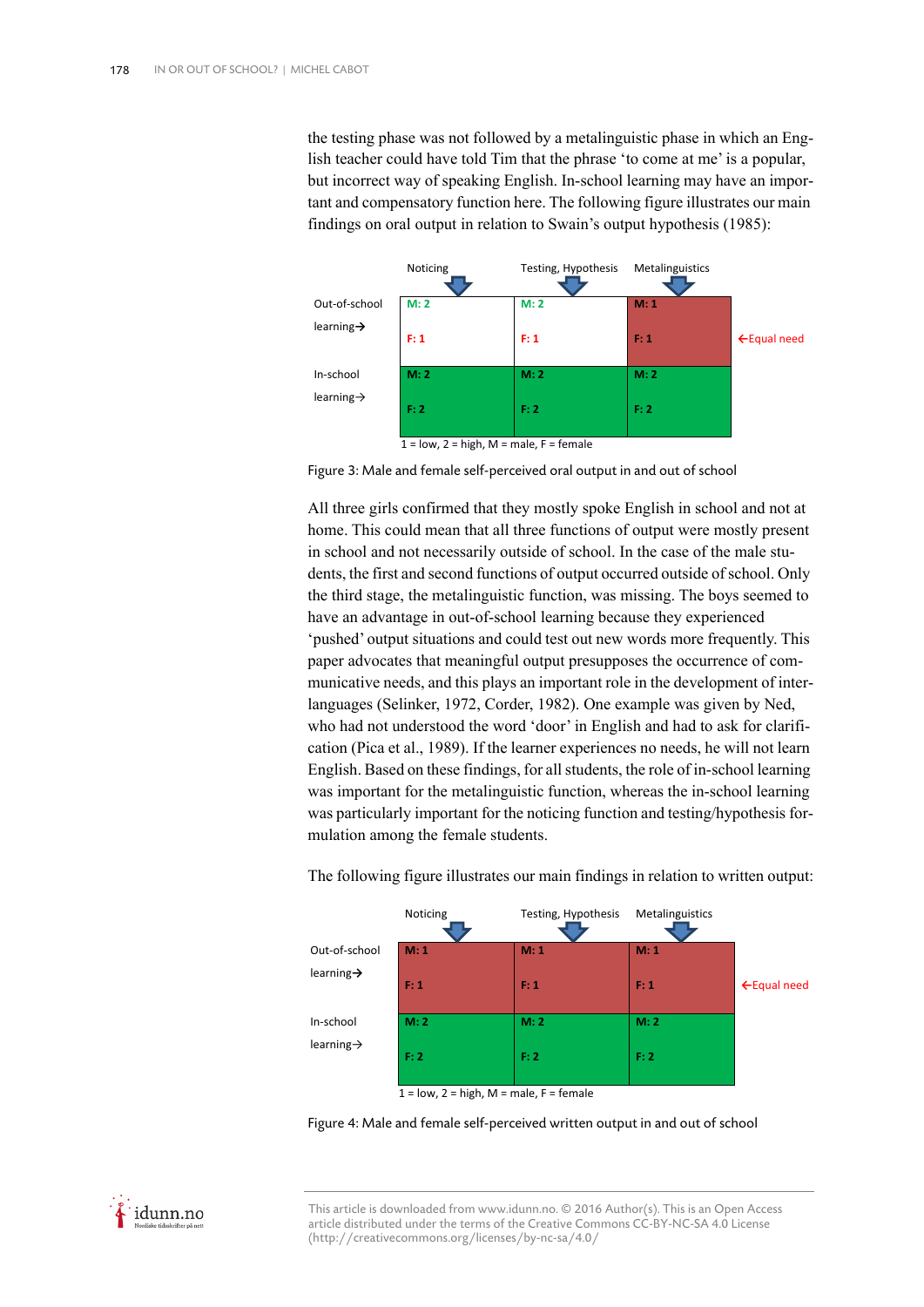No differences emerged between the girls and boys in relation to written output. This paper contends that school still plays an important, and even compensatory, role when it comes to the development of written skills.

The findings of this study indicate that the noticing, testing and metalinguistic functions of written output were scarce in all interviewees' out-of-school learning, but seemingly well-balanced at school. Ned emphasised the importance of essays, in which students could try out new words. In these cases, the metalinguistic function of output was epitomised by the teacher's form-based comments on the essays.

Generally, we might say that the dichotomy of out-of-school learning versus in-school learning is not necessarily always useful with respect to learning ecologies, especially in the cases of homework and vocabulary tests. In many situations, in-school learning occurred outside of school and vice versa. This paper argues that transferring out-of-school learning to in-school learning is not necessarily a panacea.

## LIMITATIONS

The aim of this enquiry was not to obtain high external validity. This is obviously not possible with only six interviewees. Other qualitative studies will have to confirm the study's findings. The main focus of this study was on the quality and the depth of the interviews. Further, the study does not give an exhaustive image of learning in and out of school, as it offers only the voices of the students and their reminiscences of where they had learnt English. Selfreport studies may frequently have validity problems because the evidence is based on what the informants think and remember (Howard, 1994; Kvale  $\&$ Brinkmann, 2009, p. 252; Mays & Pope, 1995). However, it must be stressed that the validity of the data might have been enhanced by the fact that all the students were interviewed three times (focus, FtF and member check interviews).

Undeniably, there is bias in all in-depth interviews. There are various ways to improve the validity of self-report studies, such as avoiding leading questions. Leading questions were avoided in the first and the second phases of this study. Open questions were added to allow the interviewees to expand upon their replies, and confidentiality was reinforced to stimulate more truthful responses. However, some leading questions were used in the third phase. According to Kvale and Brinkmann (2009), leading questions are well suited to 'repeatedly check the reliability of the interviewees' answers, as well as to verify the interviewer's interpretations' (p. 172).

Our enquiry establishes, to a certain degree, theoretical validity. By relating most interview questions concretely to the temporal-relational conceptualisation of agency in Emirbayer and Mische's (1998) 'chordal triad', we go

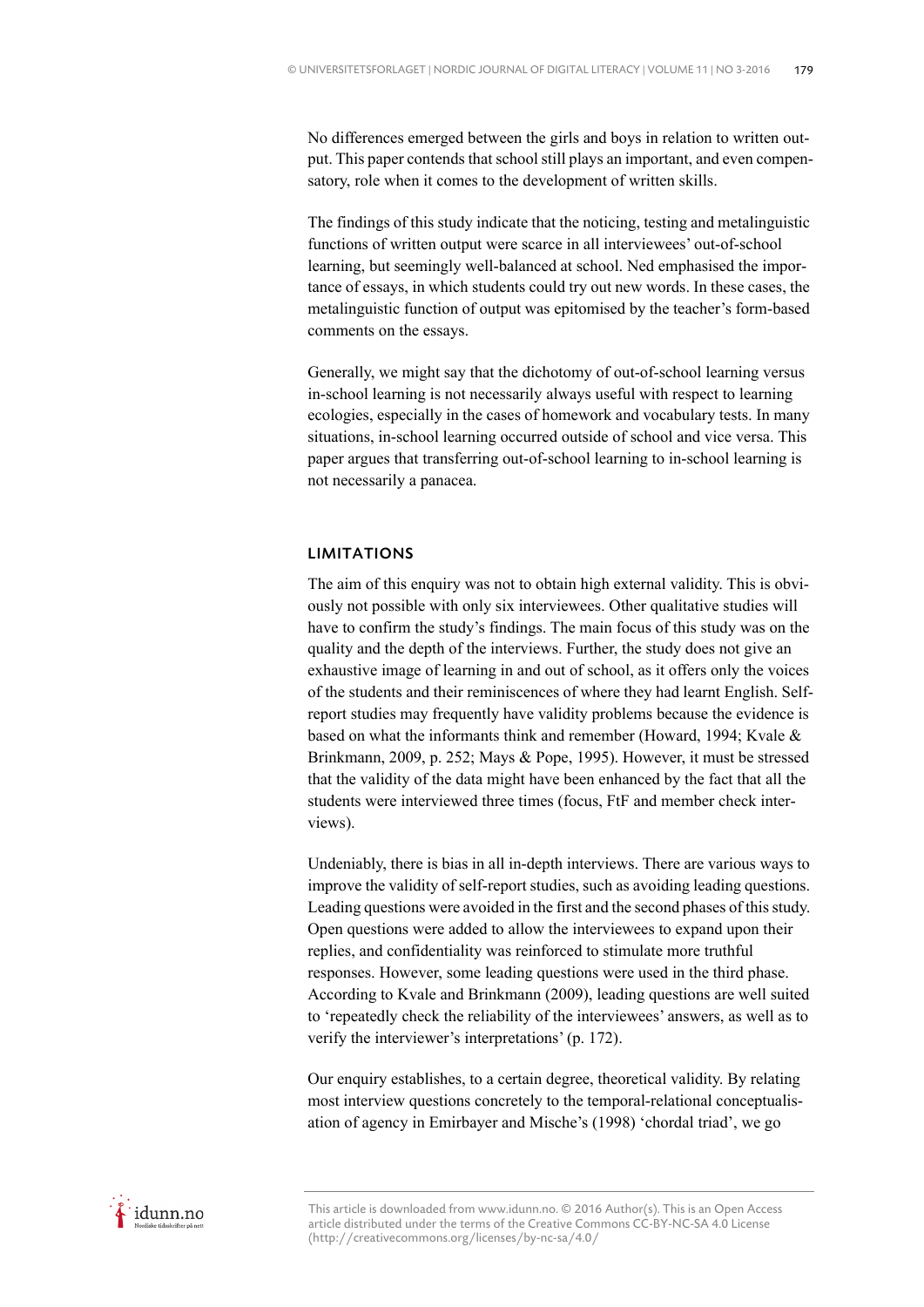'beyond concrete description and interpretation and explicitly address the theoretical constructions that the researcher brings to, or develops during the study' (Maxwell, 1992, p. 50).

In terms of reliability, stability and equivalence are important in qualitative research (Grønmo, 2004, p. 222). This study does not have any equivalence because no researcher has conducted a similar study with the same interviewees at the same time. However, stability was obtained because, in some cases, the same interviewees were asked the same questions during the same interviews, such as the FtF interviews and the member check interviews six months later. In other words, iterative questioning (Shenton, 2004, p. 67) and member checking (Carlson, 2010, p. 1105; Stanley, 2015, p. 31) played a major role in terms of stability and, thus, reliability. Further, all analyses in this enquiry were done by the same researcher, which may have influenced the reliability of the results. However, excerpts from the interviews were debriefed with peers (Marshall & Rossman, 2011, p. 221) to improve the reliability and reduce potential bias.

Last but not least, different forms of interviews (short versus long, group versus individual) were carried out at different times, with an interval of two months between the focus and FtF interviews and six months between the FtF and member check interviews. This form of 'triangulation' might improve the credibility of this study (Creswell & Miller, 2000, p. 126; Denzin, 1978, p. 291).

# **CONCLUSION**

This self-report study mapped and elucidated the importance of meaningful output within PELE in the past, present and future of six students attending upper secondary school. It offers valuable new information about broader conceptualisations of second language acquisition that emphasise the importance of ecological as well as didactic aspects. It adds to the present body of knowledge of English in-school and out-of-school learning which, in contrast to former studies (Pearson, 2004; Sylven, 2004; Pickard, 1996; Sundqvist, 2009; Sundqvist & Sylvén, 2014), includes written skills and the use of both digital and non-digital artefacts.

The male and female students used different non-digital (boys: songs, grammar exercises; girls: songs, vocabulary tests) and digital artefacts (boys: real strategy games; girls: social media) in the past. The present and the future of their learning ecologies are and will probably be influenced by digital artefacts (boys: real strategy games at home, ITL and Kahoot in groups at school; girls: social media at home, ITL and Kahoot in groups at school) to produce meaningful written and oral EFL output.

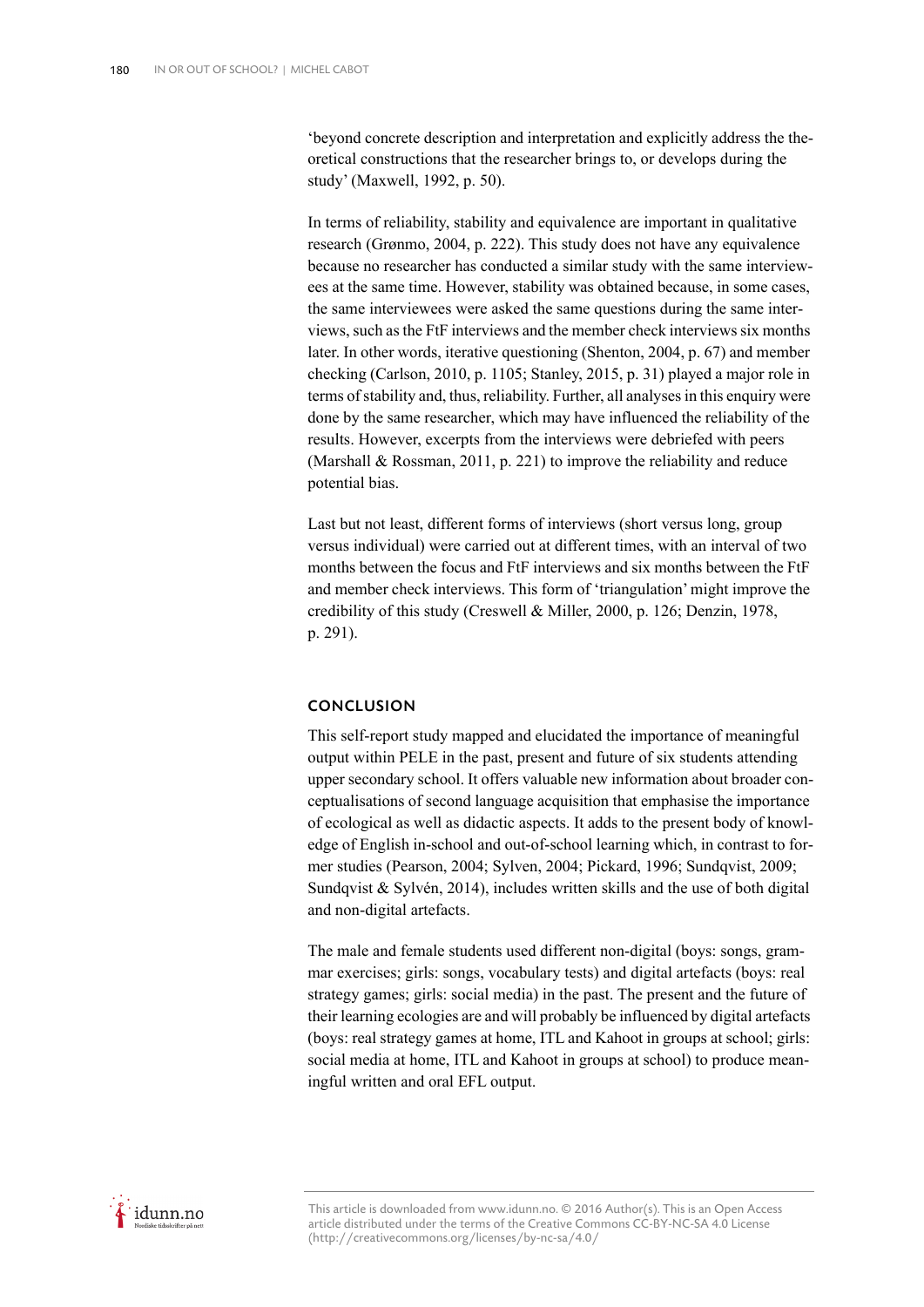An important implication of this study is that out-of-school learning might be important for oral output for males, while in-school learning seems essential for oral output for females, especially for the noticing and testing functions of output. In general, school may have a complementary function to out-ofschool learning and, in some cases, even a compensatory function when we, for example, look at all three functions of written output and the metalinguistic function of out-of-school oral output. Future research should focus on possible links between meaningful output and digital and non-digital artefacts in EFL. Teachers may benefit from exploring this issue to design good English lessons. It might be useful to carry out other qualitative studies to analyse more exhaustively students' ecological transitions, their development of agency and meaningful pushed output situations in EFL.

## **REFERENCES**

- Barron, B. (2006). Interest and self-sustained learning as catalysts of development. *Human Development, 49*(4), 193–224. DOI: http://dx.doi.org/10.1159/000094368.
- Biesta, G., & Tedder, M. (2006). *How is agency possible? Towards an ecological understanding of agency-as-achievement* (Working Paper 5. Learning Lives). Retrieved from https://www.researchgate.net/profile/Michael\_Tedder/publication/ 228644383 How is agency possible Towards an ecological understanding of ag ency-as-achievement/links/00b4952cadd9bd2b6a000000.pdf.
- Blikstad-Balas, M. (2012). Digital literacy in upper secondary school What do students use their laptops for during teacher instructions? *Nordic Journal of Digital Literacy*. Retrieved from http://www.idunn.no/ts/dk/2012/02/digital\_literacy\_in\_upper\_ secondary\_school\_-\_what\_do\_studen?mode=print&skipDecorating=true&textSize=.
- Bronfenbrenner, U. (1979). The ecology of human development: Experiments by nature and design. Cambridge, MA: Harvard University Press.
- Carlson, J. A. (2010). Avoiding traps in member checking. *The Qualitative Report, 15*(5), 1102–1113. Retrieved from http://www.nova.edu/ssss/QR/QR15-5/carlson.pdf.
- Corbin, J., & Strauss, A. (2015). Basics of qualitative research. Techniques and procedures for developing grounded theory. Thousand Oaks, CA: Sage Publications.
- Corder, S. P. (1978). Language-learner language. In J. C. Richards (Ed.), *Understanding second and foreign language learning: Issues and approaches*. Rowley, MA: Newbury House Publishers.
- Corder, S. P. (1982). *Error analysis and interlanguage*. Oxford, UK: Oxford University Press.
- Cowie, H., & van der Aalsvort, G. (Eds.) (2000). *Social interaction in learning and instruction*. Oxford, UK: Pergamon.
- Creswell, J. W., & Miller, D. L. (2000). Determining validity in qualitative inquiry. *Theory into Practice*, *39*(3), 124–130. DOI: http://dx.doi.org/10.1207/s15430421tip3903\_2.
- Dabbagh, N., & Kitsantas, A. (2012). Personal learning environments, social media, and self-regulated learning: A natural formula for connecting formal and informal learning. *The Internet and Higher Education, 15*(1), 3–8. DOI: http://dx.doi.org/10.1016/ j.iheduc.2011.06.002.
- Dalsgaard, C. (2011). Personlige læringsmiljøer: Universitetsuddannelse på internettet. *Dansk universitetspædagogisk tidsskrift, 6*(11), 8–13. Retrieved from http://ojs.statsbiblioteket.dk/index.php/dut/article/view/5534/4840.

Denzin, N. K. (1978). *The research act* (2nd ed.). New York, NY: McGraw-Hill.

Ellis, R., & He, X. (1999). The roles of modified input and output in the incidental acquisition of word meanings. *Studies in second language acquisition*, *21*(2), 285–301. DOI: http://dx.doi.org/10.1017/s0272263199002077.

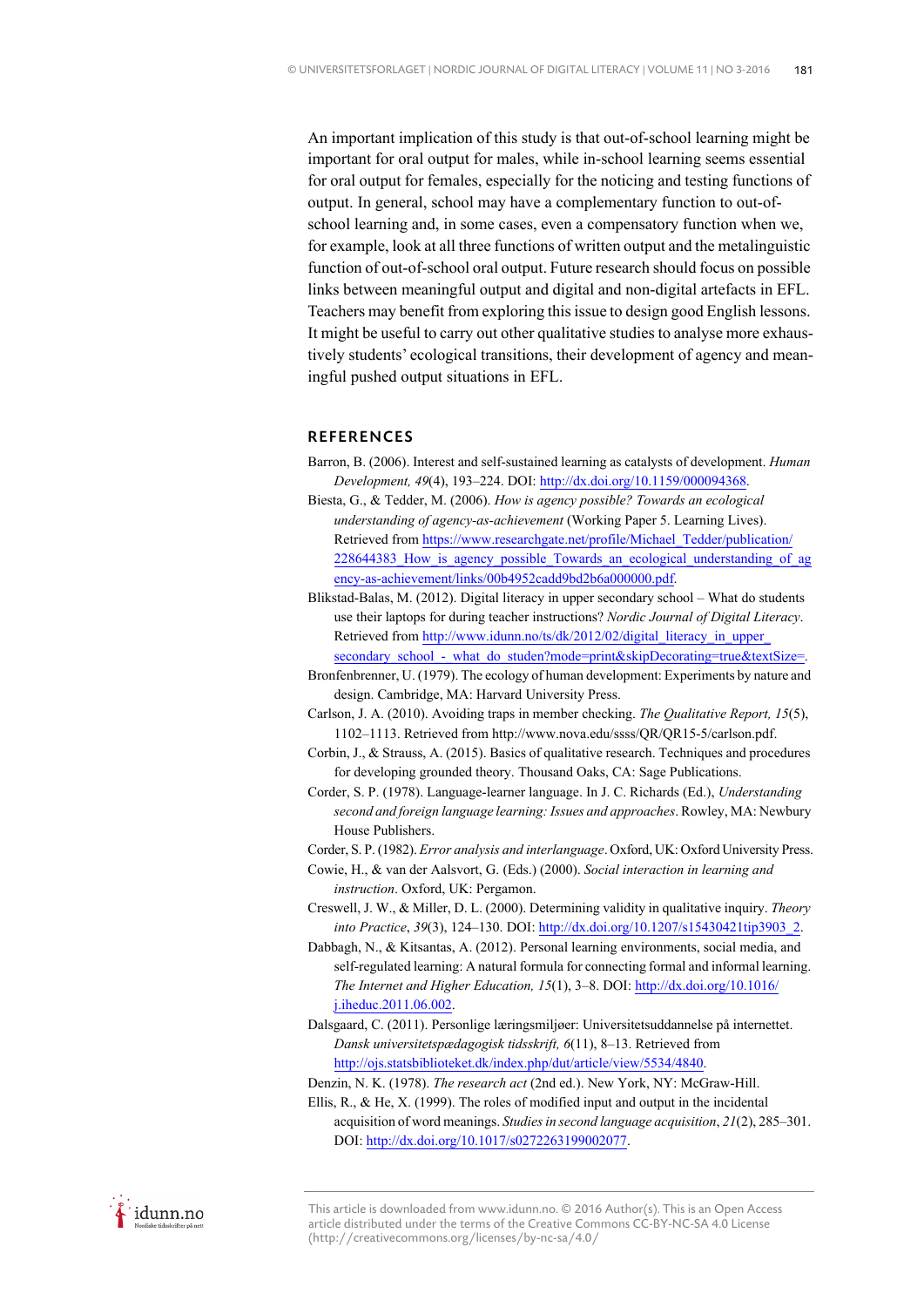- Emirbayer, M., & Mische, A. (1998). What is agency? *American Journal of Sociology*, *103*, 962–1023. DOI: http://dx.doi.org/10.1086/231294.
- Erstad, O. (2013). Digital learning lives. Trajectories, literacies and schooling. New York, NY: Peter Lang.
- Erstad, O. (2014). The expanded classroom Spatial relations in classroom practices using ICT*. Nordic Journal of Digital Literacy, 9*(1-2014), 8–22.
- Eshach, H. (2007). Bridging in-school and out-of-school learning: Formal, non-formal, and informal education. *Journal of Science Education and Technology,* 16(2), 171–188. DOI: http://dx.doi.org/10.1007/s10956-006-9027-1.
- Fernández, M., Wegerif, R., Mercer, N., & Rojas-Drummond, S. (2001). Reconceptualizing "scaffolding" and the zone of proximal development in the context of symmetrical collaborative learning. *Journal of Classroom Interaction*, *36*(2/1), 40–54.
- Galletta, A. (2013). Mastering the semi-structured interview and beyond: From research design to analysis and publication. New York, NY: NYU Press.
- Gibson, J. J. (1979). *The ecological approach to visual perception.* Mahwah, NJ: Lawrence Erlbaum Associates.
- Greeno, J. (2006). Commentary: Authoritative, accountable positioning and connected, general knowing: Progressive themes in understanding transfer. *Journal of the Learning Science*, *15*(4), 537–547. DOI: http://dx.doi.org/10.1207/ s15327809jls1504\_4.

Grønmo, S. (2004). *Samfunnsvitenskapelige metoder*. Bergen, Norway: Fagbokforlaget.

- Hatlevik, O. E., Ottestad, G., Høie Skaug, J., Kløvstad, V., & Berge, O. (2009). *ITU Monitor 2009: Skolens digitale tilstand*. Oslo, Norway.
- Hatlevik, O. E., Egeberg, G., Gudmunsdottir, G. B., Loftgarden, M. & Loi, M. (2013). *Monitor skole 2013*. Om digital kompetanse og erfaringer med bruk av IKT i skolen, Senter for IKT i utdanning, Oslo, Norway.
- Howard, G. S. (1994). Why do people say nasty things about self-reports? *Journal of Organizational Behavior*, *15*(5), 399–404. DOI: http://dx.doi.org/10.1002/ iob.4030150505.
- Kumpulainen, K., Krokfors, L., Lipponen, L., Tissari, V., Hilppö, J., & Rajala, A. (2010). *Learning bridges. Toward participatory learning environments*. Helsinki, Finland: CICERO Learning, University of Helsinki.
- Kvale, S., & Brinkmann S. (2009). *Interviews. Learning the craft of qualitative research interviewing*. London, UK: Sage Publications.
- Littelton, K., & Light, P. (1999). *Learning with computers: Analysing productive interaction.* London, UK: Routledge.
- Marshall, C., & Rossman, G. B. (2011). *Designing qualitative research* (5th ed.). Thousand Oaks, CA: Sage Publications.
- Martindale, T., & Dowdy, M. (2010). Personal learning environments. In G. Veletsianos (Ed.), *Emerging technologies in distance education* (pp. 177–194). Edmonton, Canada: Athabasca University Press.
- Maxwell, J. A. (1992). Understanding and validity in qualitative research. In A. M. Huberman & M. B. Miles (Eds.), *The qualitative researcher's companion* (pp. 37–64). Thousand Oaks, CA: Sage Publications.
- Mays, N., & Pope, C. (1995). Qualitative research: Rigour and qualitative research. *BMJ*, *311*(6997), 109–112. DOI: http://dx.doi.org/10.1136/bmj.311.6997.109.
- Mishra, P., & Koehler, M. (2008). *Introducing technological pedagogical content knowledge.* Paper presented at the Annual Meeting of the American Educational Research Association, New York City, March 24–28, 2008. Retrieved from http:// punya.educ.msu.edu/presentations/AERA2008/MishraKoehler\_AERA2008.pdf.
- Nagy Hesse-Biber, S., & Leavy, P. (2011). *The practice of qualitative research*. London, UK: Sage Publications.

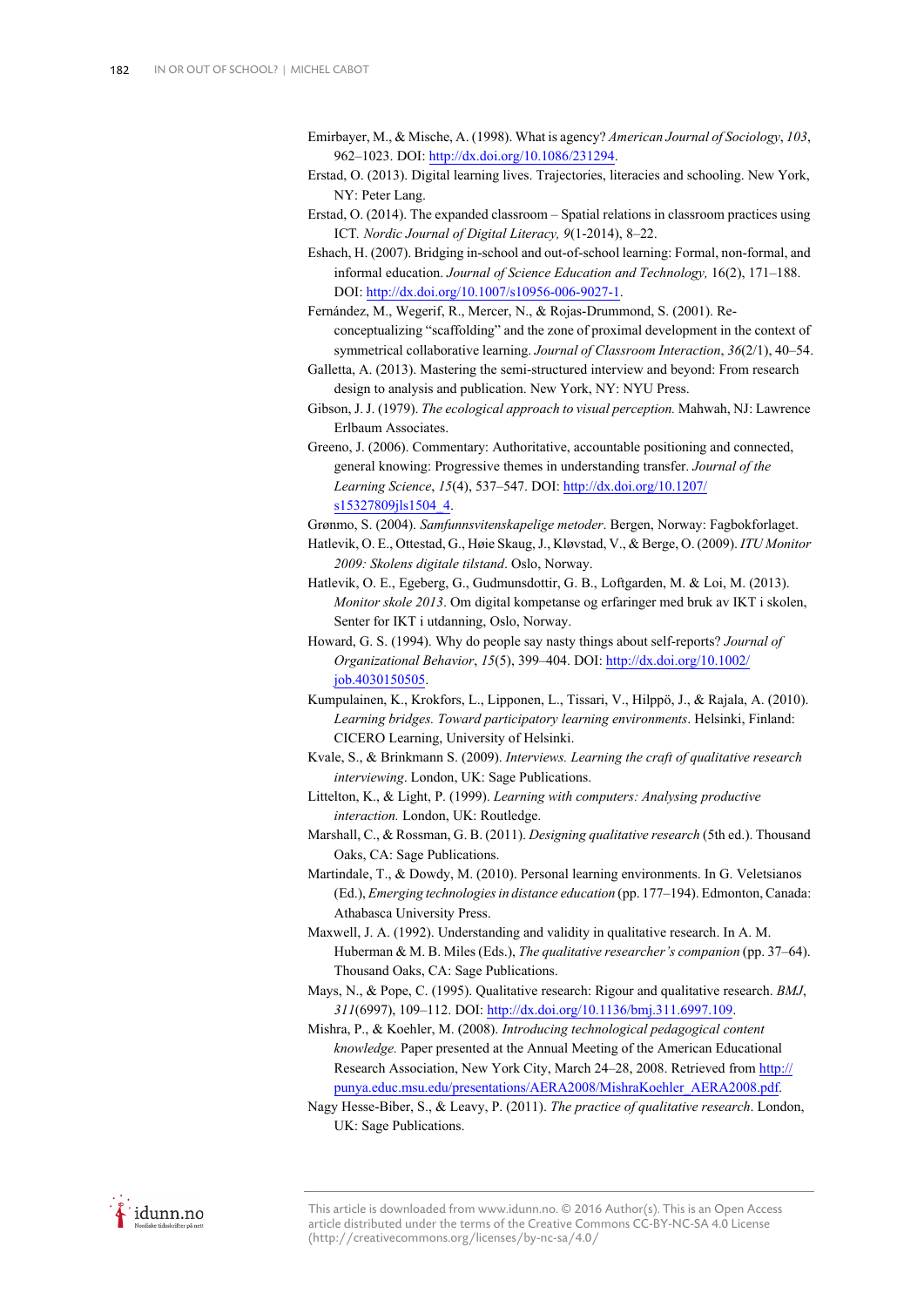- Pearson, N. (2004). The idiosyncrasies of out-of-class language learning: A study of mainland Chinese students studying English at tertiary level in New Zealand. In H. Reinders, H. Anderson, M. Hobbs, & J. Jones-Parry (Eds.), *Supporting independent learning in the 21st century.* Proceedings of the inaugural conference of the Independent Learning Association, Melbourne, Australia, 20 September 2003. Retrieved from http://www.independentlearning.org/uploads/100836/ ila03\_pearson.pdf.
- Pickard, N. (1996). Out-of-class language learning strategies. *ELT Journal, 50*(2), pp. 150– 159. DOI: http://dx.doi.org/10.1093/elt/50.2.150.
- Pickering, A. (1995). *The mangle of practice*. Chicago, IL: University of Chicago Press. DOI: http://dx.doi.org/10.7208/chicago/9780226668253.001.0001.
- Pica, T., Holliday, L., Lewis, N., & Morgenthaler, L. (1989). Comprehensible output as an outcome of linguistic demands on the learner. *Studies in Second Language Acquisition, 11*(1), 63–90. DOI: http://dx.doi.org/10.1017/s027226310000783x.
- Rasmussen, I., Rindal, U. E., & Lund, A. (2014). Læringsressurser og arbeidsformer i engelsk: Ungdomsskoleelevers arbeid med sjangeren fantasy. En casestudie i prosjektet ARK&APP, engelsk, 8. Klasse. Oslo, Norway: Universitetet i Oslo.
- Salomon, G., & Perkins, D. N. (2005). Do technologies make us smarter? Intellectual amplification with, of and through technology. In R. J. Sternberg  $\&$  D. D. Preiss (Eds.), *Intelligence and technology* (pp. 71–86). Mahwah, NJ: Lawrence Erlbaum Associates.
- Selinker, L. (1972). Interlanguage. *International Review of Applied Linguistics in Language Teaching, 10*(1–4), 209–232. DOI: http://dx.doi.org/10.1515/iral.1972.10.1-4.209.
- Selwyn, N. (2008). *Education 2.0? Designing the web for teaching and learning.* ESRC Teaching and Learning Research Programme commentary. Retrieved from http://www.tlrp.org/pub/documents/TELcomm.pdf.
- Shehadeh, A. (1999). Gender differences and equal opportunities in the ESL classroom. *ELT Journal, 53*(4), 256–261. DOI: http://dx.doi.org/10.1093/elt/53.4.256.
- Shenton, A. K. (2004). Strategies for ensuring trustworthiness in qualitative research projects. *Education for Information, 22*(2), 63–75.
- Stanley, M. (2015). Qualitative descriptive. A very good place to start. In S. Nayar & M. Stanley (Eds.), *Qualitative research methodologies for occupational science and therapy*. New York, NY: Routledge.
- Sundqvist, P. (2009). Extramural English matters: Out-of-school English and its impact on Swedish ninth graders' oral proficiency and vocabulary. Karlstad, Sweden: Karlstad University Press.
- Sundqvist, P., & Sylvén, L. (2014). Language-related computer use: Focus on young L2 English learners in Sweden. *ReCALL, 26*(1), 3–20. DOI: http://dx.doi.org/10.1017/ S0958344013000232.
- Swain, M. (1985). Communicative competence: Some roles of comprehensible input and comprehensible output in its development. In S. Gass, & C. Madden (Eds.), *Input and second language acquisition* (pp. 235–252). Rowley, MA: Newbury.
- Swain, M. (1993). The output hypothesis: Just speaking and writing aren't enough. *The Canadian Modern Language Review, 50*(1), 158–164.
- Swain, M. (1995). Three functions of output in second language learning. In G. Gook & B. Seidlhofer (Eds.), *Principle and practice in applied linguistics* (pp. 125–144). Oxford, UK: Oxford University Press.
- Sylvén, L. (2004). Teaching in English or English teaching? On the effects of content and language integrated learning on Swedish learners' incidental vocabulary acquisition. Gothenburg, Sweden: Acta Universitatis Gothoburgensis.
- Sylvén, L., & Sundqvist, P. (2012). Gaming as extramural English L2 learning and L2 proficiency among young learners. *ReCALL, 24*(3), 302–321. DOI: http://dx.doi.org/ 10.1017/S095834401200016X.

idunn.no